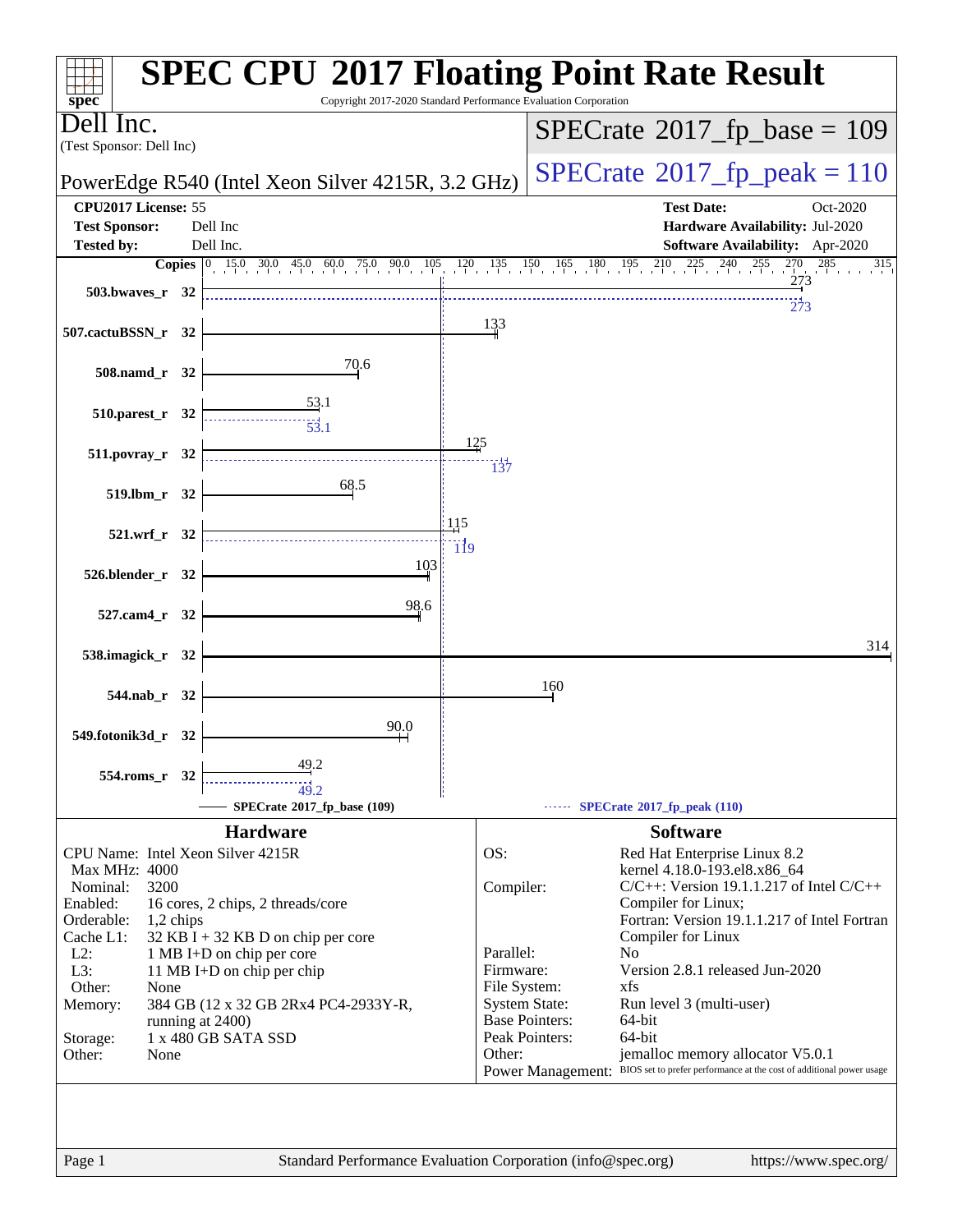| <b>SPEC CPU®2017 Floating Point Rate Result</b><br>Copyright 2017-2020 Standard Performance Evaluation Corporation<br>spec <sup>®</sup> |                                            |                |             |                |                     |                |       |                     |                |              |                   |              |                                 |              |
|-----------------------------------------------------------------------------------------------------------------------------------------|--------------------------------------------|----------------|-------------|----------------|---------------------|----------------|-------|---------------------|----------------|--------------|-------------------|--------------|---------------------------------|--------------|
| Dell Inc.                                                                                                                               | $SPECrate$ <sup>®</sup> 2017_fp_base = 109 |                |             |                |                     |                |       |                     |                |              |                   |              |                                 |              |
| (Test Sponsor: Dell Inc)                                                                                                                |                                            |                |             |                |                     |                |       |                     |                |              |                   |              |                                 |              |
| $SPECrate$ <sup>®</sup> 2017_fp_peak = 110<br>PowerEdge R540 (Intel Xeon Silver 4215R, 3.2 GHz)                                         |                                            |                |             |                |                     |                |       |                     |                |              |                   |              |                                 |              |
| CPU2017 License: 55                                                                                                                     |                                            |                |             |                |                     |                |       |                     |                |              | <b>Test Date:</b> |              | $Oct-2020$                      |              |
| <b>Test Sponsor:</b>                                                                                                                    | Dell Inc                                   |                |             |                |                     |                |       |                     |                |              |                   |              | Hardware Availability: Jul-2020 |              |
| <b>Tested by:</b>                                                                                                                       | Dell Inc.                                  |                |             |                |                     |                |       |                     |                |              |                   |              | Software Availability: Apr-2020 |              |
| <b>Results Table</b>                                                                                                                    |                                            |                |             |                |                     |                |       |                     |                |              |                   |              |                                 |              |
|                                                                                                                                         |                                            |                |             | <b>Base</b>    |                     |                |       |                     |                |              | <b>Peak</b>       |              |                                 |              |
| <b>Benchmark</b>                                                                                                                        | <b>Copies</b>                              | <b>Seconds</b> | Ratio       | <b>Seconds</b> | <b>Ratio</b><br>274 | <b>Seconds</b> | Ratio | <b>Copies</b><br>32 | <b>Seconds</b> | <b>Ratio</b> | <b>Seconds</b>    | <b>Ratio</b> | <b>Seconds</b>                  | <b>Ratio</b> |
| 503.bwaves_r                                                                                                                            | 32<br>32                                   | 1175           | 273<br>133  | 1173<br>301    | 134                 |                |       | 32                  | 1174           | 273          | <b>1175</b>       | 273<br>134   |                                 |              |
| 507.cactuBSSN r                                                                                                                         | 32                                         | 304<br>427     | 71.2        |                |                     |                |       | 32                  | 304<br>427     | 133<br>71.2  | 301               |              |                                 |              |
| 508.namd r                                                                                                                              | 32                                         | 1572           | 53.2        | 430<br>1577    | 70.6<br>53.1        |                |       | 32                  |                | 53.1         | 430<br>1574       | 70.6<br>53.2 |                                 |              |
| 510.parest_r                                                                                                                            | 32                                         | 591            | 126         |                | 125                 |                |       | 32                  | 1577<br>538    | 139          |                   |              |                                 |              |
| 511.povray_r                                                                                                                            | 32                                         | 492            | 68.6        | 598            | 68.5                |                |       | 32                  | 492            | 68.6         | 547               | 137          |                                 |              |
| 519.lbm_r                                                                                                                               |                                            |                |             | 492            |                     |                |       |                     |                |              | 492               | 68.5         |                                 |              |
| 117<br>$521.wrf$ r<br>32<br>625<br>115<br>32<br>120<br>119<br>614<br>598<br>600<br>32                                                   |                                            |                |             |                |                     |                |       |                     |                |              |                   |              |                                 |              |
| 526.blender r<br>527.cam4_r                                                                                                             | 32<br>32                                   | 472<br>565     | 103<br>99.0 | 475<br>568     | <b>103</b><br>98.6  |                |       | 32                  | 472<br>565     | 103<br>99.0  | 475<br>568        | 103<br>98.6  |                                 |              |
| 538.imagick_r                                                                                                                           | 32                                         | 253            | 314         | 253            | 314                 |                |       | 32                  | 253            | 314          | 253               | 314          |                                 |              |
| 544.nab r                                                                                                                               | 32                                         | 337            | <b>160</b>  | 337            | 160                 |                |       | 32                  | 337            | <b>160</b>   | 337               | 160          |                                 |              |
| 549.fotonik3d_r                                                                                                                         | 32                                         | 1385           | 90.0        | 1331           | 93.7                |                |       | 32                  | 1385           | <b>90.0</b>  | 1331              | 93.7         |                                 |              |
| 554.roms_r                                                                                                                              | 32                                         | 1034           | 49.2        | 1032           | 49.2                |                |       | 32                  | 1032           | 49.2         | 1029              | 49.4         |                                 |              |
| $SPECrate^*2017_fp\_base =$                                                                                                             |                                            |                | 109         |                |                     |                |       |                     |                |              |                   |              |                                 |              |

**[SPECrate](http://www.spec.org/auto/cpu2017/Docs/result-fields.html#SPECrate2017fppeak)[2017\\_fp\\_peak =](http://www.spec.org/auto/cpu2017/Docs/result-fields.html#SPECrate2017fppeak) 110**

Results appear in the [order in which they were run.](http://www.spec.org/auto/cpu2017/Docs/result-fields.html#RunOrder) Bold underlined text [indicates a median measurement.](http://www.spec.org/auto/cpu2017/Docs/result-fields.html#Median)

### **[Compiler Notes](http://www.spec.org/auto/cpu2017/Docs/result-fields.html#CompilerNotes)**

The inconsistent Compiler version information under Compiler Version section is due to a discrepancy in Intel Compiler. The correct version of C/C++ compiler is: Version 19.1.1.217 Build 20200306 Compiler for Linux The correct version of Fortran compiler is: Version 19.1.1.217 Build 20200306 Compiler for Linux

### **[Submit Notes](http://www.spec.org/auto/cpu2017/Docs/result-fields.html#SubmitNotes)**

 The numactl mechanism was used to bind copies to processors. The config file option 'submit' was used to generate numactl commands to bind each copy to a specific processor. For details, please see the config file.

### **[Operating System Notes](http://www.spec.org/auto/cpu2017/Docs/result-fields.html#OperatingSystemNotes)**

Stack size set to unlimited using "ulimit -s unlimited"

### **[Environment Variables Notes](http://www.spec.org/auto/cpu2017/Docs/result-fields.html#EnvironmentVariablesNotes)**

Environment variables set by runcpu before the start of the run: LD\_LIBRARY\_PATH = "/home/cpu2017-ic19.1u1/lib/intel64:/home/cpu2017-ic19.1u1/je5.0.1-64" MALLOC\_CONF = "retain:true"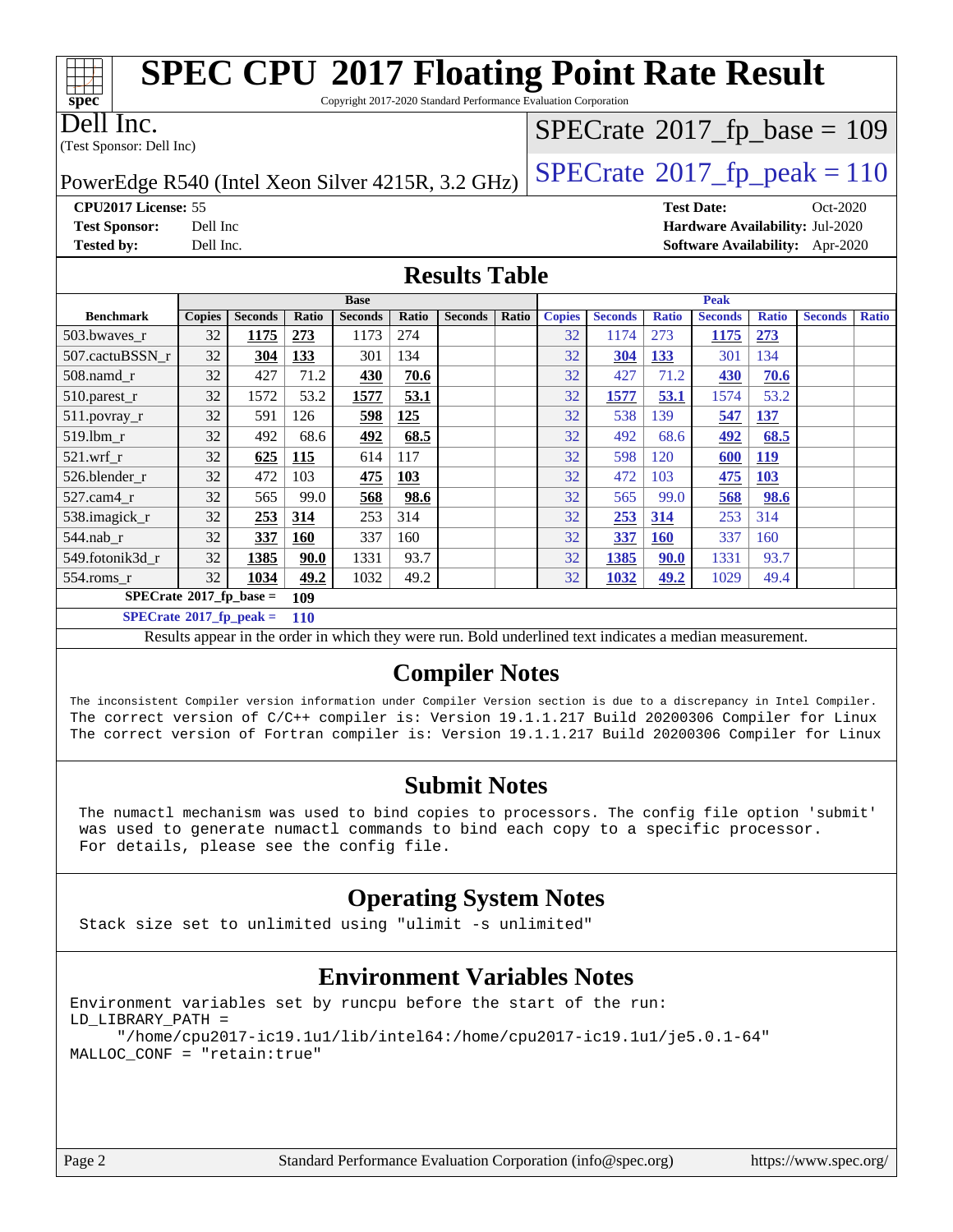

Copyright 2017-2020 Standard Performance Evaluation Corporation

(Test Sponsor: Dell Inc) Dell Inc.

 $SPECTate$ <sup>®</sup>[2017\\_fp\\_base =](http://www.spec.org/auto/cpu2017/Docs/result-fields.html#SPECrate2017fpbase) 109

PowerEdge R540 (Intel Xeon Silver 4215R, 3.2 GHz)  $\left|$  [SPECrate](http://www.spec.org/auto/cpu2017/Docs/result-fields.html#SPECrate2017fppeak)<sup>®</sup>[2017\\_fp\\_peak = 1](http://www.spec.org/auto/cpu2017/Docs/result-fields.html#SPECrate2017fppeak)10

#### **[CPU2017 License:](http://www.spec.org/auto/cpu2017/Docs/result-fields.html#CPU2017License)** 55 **[Test Date:](http://www.spec.org/auto/cpu2017/Docs/result-fields.html#TestDate)** Oct-2020

**[Test Sponsor:](http://www.spec.org/auto/cpu2017/Docs/result-fields.html#TestSponsor)** Dell Inc **[Hardware Availability:](http://www.spec.org/auto/cpu2017/Docs/result-fields.html#HardwareAvailability)** Jul-2020 **[Tested by:](http://www.spec.org/auto/cpu2017/Docs/result-fields.html#Testedby)** Dell Inc. **[Software Availability:](http://www.spec.org/auto/cpu2017/Docs/result-fields.html#SoftwareAvailability)** Apr-2020

#### **[General Notes](http://www.spec.org/auto/cpu2017/Docs/result-fields.html#GeneralNotes)**

 Binaries compiled on a system with 1x Intel Core i9-7980XE CPU + 64GB RAM memory using Redhat Enterprise Linux 8.0 NA: The test sponsor attests, as of date of publication, that CVE-2017-5754 (Meltdown) is mitigated in the system as tested and documented. Yes: The test sponsor attests, as of date of publication, that CVE-2017-5753 (Spectre variant 1) is mitigated in the system as tested and documented. Yes: The test sponsor attests, as of date of publication, that CVE-2017-5715 (Spectre variant 2) is mitigated in the system as tested and documented. Transparent Huge Pages enabled by default Prior to runcpu invocation Filesystem page cache synced and cleared with: sync; echo 3> /proc/sys/vm/drop\_caches runcpu command invoked through numactl i.e.: numactl --interleave=all runcpu <etc> jemalloc, a general purpose malloc implementation built with the RedHat Enterprise 7.5, and the system compiler gcc 4.8.5 sources available from jemalloc.net or<https://github.com/jemalloc/jemalloc/releases>

### **[Platform Notes](http://www.spec.org/auto/cpu2017/Docs/result-fields.html#PlatformNotes)**

 BIOS settings: Virtualization Technology disabled System Profile set to Custom CPU Performance set to Maximum Performance C States set to Autonomous C1E disabled Uncore Frequency set to Dynamic Energy Efficiency Policy set to Performance Memory Patrol Scrub set to standard Logical Processor enabled CPU Interconnect Bus Link Power Management disabled PCI ASPM L1 Link Power Management disabled UPI Prefetch enabled LLC Prefetch disabled Dead Line LLC Alloc enabled Directory AtoS disabled

 Sysinfo program /home/cpu2017-ic19.1u1/bin/sysinfo Rev: r6365 of 2019-08-21 295195f888a3d7edb1e6e46a485a0011 running on RHEL-8-2-SUT Fri Oct 2 12:40:12 2020

 SUT (System Under Test) info as seen by some common utilities. For more information on this section, see <https://www.spec.org/cpu2017/Docs/config.html#sysinfo>

From /proc/cpuinfo

**(Continued on next page)**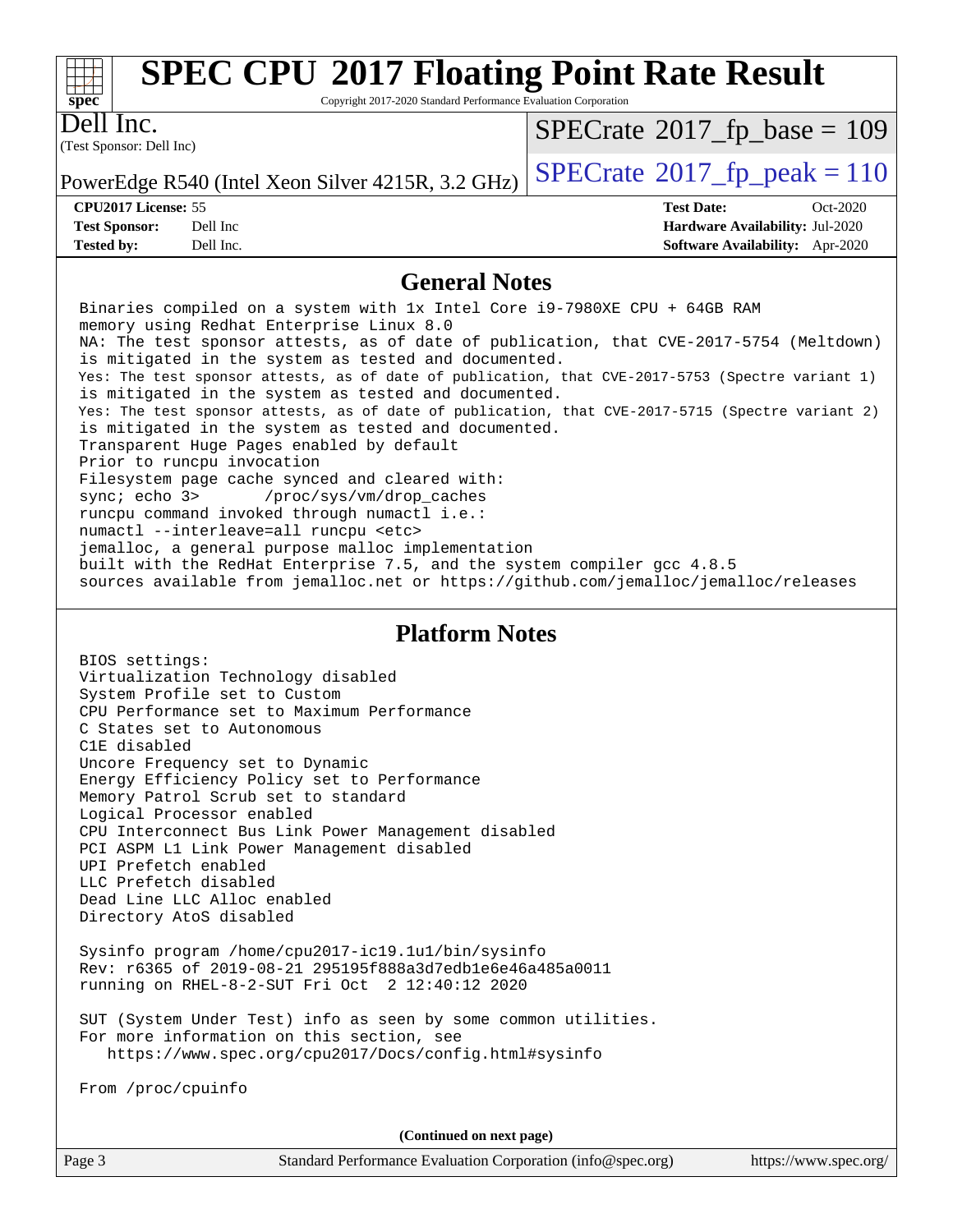| $Spec^*$                                                  | <b>SPEC CPU®2017 Floating Point Rate Result</b><br>Copyright 2017-2020 Standard Performance Evaluation Corporation |  |  |  |  |  |  |
|-----------------------------------------------------------|--------------------------------------------------------------------------------------------------------------------|--|--|--|--|--|--|
| $\overline{\text{Dell Inc.}}$<br>(Test Sponsor: Dell Inc) | $SPECrate^{\circledcirc}2017$ _fp_base = 109                                                                       |  |  |  |  |  |  |
| PowerEdge R540 (Intel Xeon Silver 4215R, 3.2 GHz)         | $SPECrate^{\circ}2017$ _fp_peak = 110                                                                              |  |  |  |  |  |  |
| <b>CPU2017 License: 55</b>                                | <b>Test Date:</b><br>$Oct-2020$                                                                                    |  |  |  |  |  |  |
| <b>Test Sponsor:</b><br>Dell Inc                          | Hardware Availability: Jul-2020                                                                                    |  |  |  |  |  |  |
| <b>Tested by:</b><br>Dell Inc.                            | <b>Software Availability:</b> Apr-2020                                                                             |  |  |  |  |  |  |

## **[Platform Notes \(Continued\)](http://www.spec.org/auto/cpu2017/Docs/result-fields.html#PlatformNotes)**

|                                                                                   | "physical id"s (chips)<br>2<br>32 "processors"                                                           | model name: $Intel(R)$ Xeon(R) Silver 4215R CPU @ 3.20GHz                                                                                                   |  |  |  |  |
|-----------------------------------------------------------------------------------|----------------------------------------------------------------------------------------------------------|-------------------------------------------------------------------------------------------------------------------------------------------------------------|--|--|--|--|
|                                                                                   | cpu cores : 8<br>siblings : 16<br>physical 0: cores 0 1 2 3 4 5 6 7<br>physical 1: cores 0 1 2 3 4 5 6 7 | cores, siblings (Caution: counting these is hw and system dependent. The following<br>excerpts from /proc/cpuinfo might not be reliable. Use with caution.) |  |  |  |  |
|                                                                                   | From 1scpu:                                                                                              |                                                                                                                                                             |  |  |  |  |
|                                                                                   | Architecture:                                                                                            | x86 64                                                                                                                                                      |  |  |  |  |
|                                                                                   | $CPU op-mode(s):$                                                                                        | 32-bit, 64-bit                                                                                                                                              |  |  |  |  |
|                                                                                   | Byte Order:                                                                                              | Little Endian                                                                                                                                               |  |  |  |  |
|                                                                                   | CPU(s):                                                                                                  | 32                                                                                                                                                          |  |  |  |  |
|                                                                                   | On-line CPU(s) list: $0-31$                                                                              |                                                                                                                                                             |  |  |  |  |
|                                                                                   | Thread(s) per core:                                                                                      | 2                                                                                                                                                           |  |  |  |  |
|                                                                                   | Core(s) per socket:                                                                                      | 8                                                                                                                                                           |  |  |  |  |
|                                                                                   | Socket(s):                                                                                               | 2                                                                                                                                                           |  |  |  |  |
|                                                                                   | NUMA $node(s):$                                                                                          | 2                                                                                                                                                           |  |  |  |  |
|                                                                                   | Vendor ID:                                                                                               | GenuineIntel                                                                                                                                                |  |  |  |  |
|                                                                                   | CPU family:                                                                                              | 6                                                                                                                                                           |  |  |  |  |
|                                                                                   | Model:                                                                                                   | 85                                                                                                                                                          |  |  |  |  |
|                                                                                   | Model name:                                                                                              | $Intel(R) Xeon(R) Silver 4215R CPU @ 3.20GHz$                                                                                                               |  |  |  |  |
|                                                                                   | Stepping:                                                                                                | 7                                                                                                                                                           |  |  |  |  |
|                                                                                   | CPU MHz:                                                                                                 | 1096.182                                                                                                                                                    |  |  |  |  |
|                                                                                   | CPU max MHz:                                                                                             | 4000.0000                                                                                                                                                   |  |  |  |  |
|                                                                                   | CPU min MHz:                                                                                             | 1000.0000                                                                                                                                                   |  |  |  |  |
|                                                                                   | BogoMIPS:                                                                                                | 6400.00                                                                                                                                                     |  |  |  |  |
|                                                                                   | Virtualization:<br>L1d cache:                                                                            | $VT - x$<br>32K                                                                                                                                             |  |  |  |  |
|                                                                                   |                                                                                                          |                                                                                                                                                             |  |  |  |  |
|                                                                                   | Lli cache:<br>$L2$ cache:                                                                                | 32K                                                                                                                                                         |  |  |  |  |
|                                                                                   | L3 cache:                                                                                                | 1024K<br>11264K                                                                                                                                             |  |  |  |  |
|                                                                                   | NUMA $node0$ $CPU(s):$                                                                                   | 0, 2, 4, 6, 8, 10, 12, 14, 16, 18, 20, 22, 24, 26, 28, 30                                                                                                   |  |  |  |  |
|                                                                                   | NUMA nodel CPU(s):                                                                                       | 1, 3, 5, 7, 9, 11, 13, 15, 17, 19, 21, 23, 25, 27, 29, 31                                                                                                   |  |  |  |  |
|                                                                                   | Flags:                                                                                                   | fpu vme de pse tsc msr pae mce cx8 apic sep mtrr pge mca cmov                                                                                               |  |  |  |  |
|                                                                                   |                                                                                                          | pat pse36 clflush dts acpi mmx fxsr sse sse2 ss ht tm pbe syscall nx pdpelgb rdtscp                                                                         |  |  |  |  |
|                                                                                   |                                                                                                          | lm constant_tsc art arch_perfmon pebs bts rep_good nopl xtopology nonstop_tsc cpuid                                                                         |  |  |  |  |
|                                                                                   |                                                                                                          | aperfmperf pni pclmulqdq dtes64 monitor ds_cpl vmx smx est tm2 ssse3 sdbg fma cx16                                                                          |  |  |  |  |
| xtpr pdcm pcid dca sse4_1 sse4_2 x2apic movbe popcnt tsc_deadline_timer aes xsave |                                                                                                          |                                                                                                                                                             |  |  |  |  |
|                                                                                   |                                                                                                          | avx f16c rdrand lahf_lm abm 3dnowprefetch cpuid_fault epb cat_13 cdp_13                                                                                     |  |  |  |  |
| invpcid_single intel_ppin ssbd mba ibrs ibpb stibp ibrs_enhanced tpr_shadow vnmi  |                                                                                                          |                                                                                                                                                             |  |  |  |  |
|                                                                                   |                                                                                                          | flexpriority ept vpid fsgsbase tsc_adjust bmil hle avx2 smep bmi2 erms invpcid rtm                                                                          |  |  |  |  |
|                                                                                   |                                                                                                          | cqm mpx rdt_a avx512f avx512dq rdseed adx smap clflushopt clwb intel_pt avx512cd                                                                            |  |  |  |  |
|                                                                                   |                                                                                                          | avx512bw avx512vl xsaveopt xsavec xgetbv1 xsaves cqm_llc cqm_occup_llc cqm_mbm_total                                                                        |  |  |  |  |
|                                                                                   |                                                                                                          | cqm_mbm_local dtherm ida arat pln pts pku ospke avx512_vnni md_clear flush_l1d                                                                              |  |  |  |  |
|                                                                                   |                                                                                                          |                                                                                                                                                             |  |  |  |  |
|                                                                                   |                                                                                                          | (Continued on next page)                                                                                                                                    |  |  |  |  |
| Page 4                                                                            |                                                                                                          | Standard Performance Evaluation Corporation (info@spec.org)<br>https://www.spec.org/                                                                        |  |  |  |  |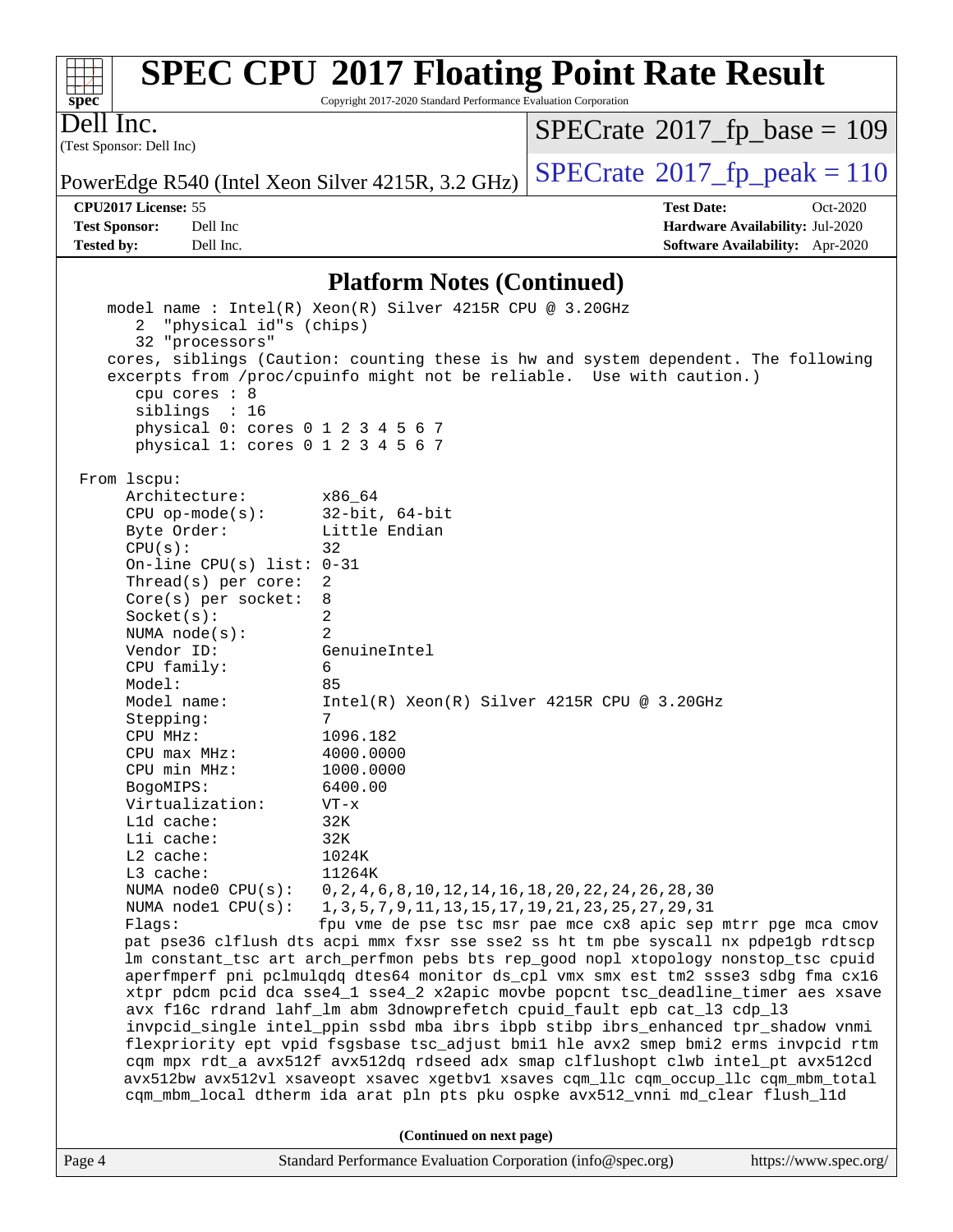#### **[SPEC CPU](http://www.spec.org/auto/cpu2017/Docs/result-fields.html#SPECCPU2017FloatingPointRateResult)[2017 Floating Point Rate Result](http://www.spec.org/auto/cpu2017/Docs/result-fields.html#SPECCPU2017FloatingPointRateResult)**  $+\!+\!$ **[spec](http://www.spec.org/)** Copyright 2017-2020 Standard Performance Evaluation Corporation Dell Inc.  $SPECTate$ <sup>®</sup>[2017\\_fp\\_base =](http://www.spec.org/auto/cpu2017/Docs/result-fields.html#SPECrate2017fpbase) 109 (Test Sponsor: Dell Inc) PowerEdge R540 (Intel Xeon Silver 4215R, 3.2 GHz)  $\left|$  [SPECrate](http://www.spec.org/auto/cpu2017/Docs/result-fields.html#SPECrate2017fppeak)<sup>®</sup>[2017\\_fp\\_peak = 1](http://www.spec.org/auto/cpu2017/Docs/result-fields.html#SPECrate2017fppeak)10 **[CPU2017 License:](http://www.spec.org/auto/cpu2017/Docs/result-fields.html#CPU2017License)** 55 **[Test Date:](http://www.spec.org/auto/cpu2017/Docs/result-fields.html#TestDate)** Oct-2020 **[Test Sponsor:](http://www.spec.org/auto/cpu2017/Docs/result-fields.html#TestSponsor)** Dell Inc **[Hardware Availability:](http://www.spec.org/auto/cpu2017/Docs/result-fields.html#HardwareAvailability)** Jul-2020 **[Tested by:](http://www.spec.org/auto/cpu2017/Docs/result-fields.html#Testedby)** Dell Inc. **[Software Availability:](http://www.spec.org/auto/cpu2017/Docs/result-fields.html#SoftwareAvailability)** Apr-2020 **[Platform Notes \(Continued\)](http://www.spec.org/auto/cpu2017/Docs/result-fields.html#PlatformNotes)** arch\_capabilities /proc/cpuinfo cache data cache size : 11264 KB From numactl --hardware WARNING: a numactl 'node' might or might not correspond to a physical chip. available: 2 nodes (0-1) node 0 cpus: 0 2 4 6 8 10 12 14 16 18 20 22 24 26 28 30 node 0 size: 192074 MB node 0 free: 190766 MB node 1 cpus: 1 3 5 7 9 11 13 15 17 19 21 23 25 27 29 31 node 1 size: 193504 MB node 1 free: 192515 MB node distances: node 0 1 0: 10 21 1: 21 10 From /proc/meminfo MemTotal: 394832336 kB HugePages\_Total: 0 Hugepagesize: 2048 kB From /etc/\*release\* /etc/\*version\* os-release: NAME="Red Hat Enterprise Linux" VERSION="8.2 (Ootpa)" ID="rhel" ID\_LIKE="fedora" VERSION\_ID="8.2" PLATFORM\_ID="platform:el8" PRETTY\_NAME="Red Hat Enterprise Linux 8.2 (Ootpa)" ANSI\_COLOR="0;31" redhat-release: Red Hat Enterprise Linux release 8.2 (Ootpa) system-release: Red Hat Enterprise Linux release 8.2 (Ootpa) system-release-cpe: cpe:/o:redhat:enterprise\_linux:8.2:ga uname -a: Linux RHEL-8-2-SUT 4.18.0-193.el8.x86\_64 #1 SMP Fri Mar 27 14:35:58 UTC 2020 x86\_64 x86\_64 x86\_64 GNU/Linux Kernel self-reported vulnerability status: itlb\_multihit: KVM: Vulnerable CVE-2018-3620 (L1 Terminal Fault): Not affected Microarchitectural Data Sampling: Not affected **(Continued on next page)**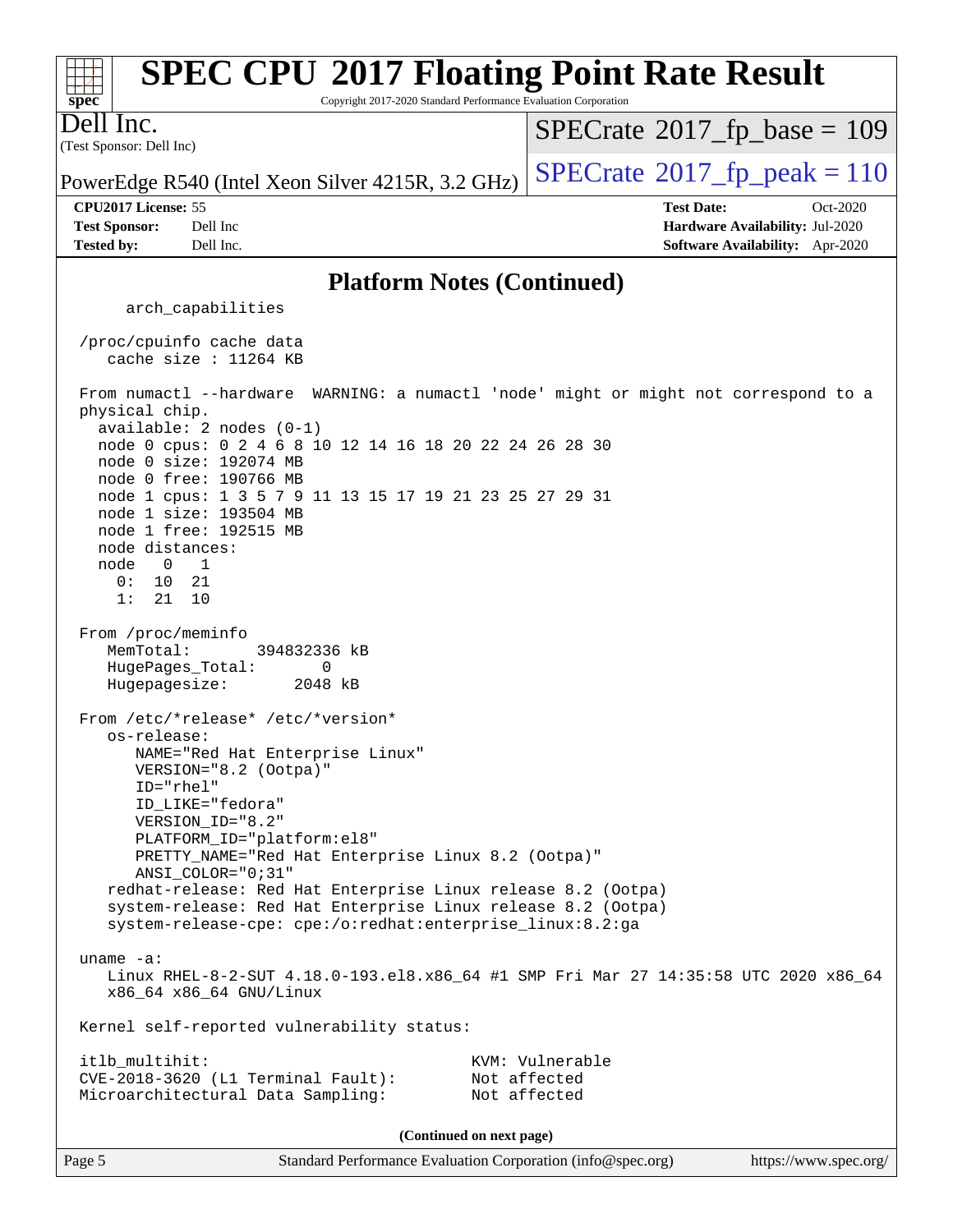

Copyright 2017-2020 Standard Performance Evaluation Corporation

(Test Sponsor: Dell Inc) Dell Inc.

 $SPECTate$ <sup>®</sup>[2017\\_fp\\_base =](http://www.spec.org/auto/cpu2017/Docs/result-fields.html#SPECrate2017fpbase) 109

PowerEdge R540 (Intel Xeon Silver 4215R, 3.2 GHz)  $\vert$  [SPECrate](http://www.spec.org/auto/cpu2017/Docs/result-fields.html#SPECrate2017fppeak)<sup>®</sup>[2017\\_fp\\_peak = 1](http://www.spec.org/auto/cpu2017/Docs/result-fields.html#SPECrate2017fppeak)10

**[Tested by:](http://www.spec.org/auto/cpu2017/Docs/result-fields.html#Testedby)** Dell Inc. **[Software Availability:](http://www.spec.org/auto/cpu2017/Docs/result-fields.html#SoftwareAvailability)** Apr-2020

**[CPU2017 License:](http://www.spec.org/auto/cpu2017/Docs/result-fields.html#CPU2017License)** 55 **[Test Date:](http://www.spec.org/auto/cpu2017/Docs/result-fields.html#TestDate)** Oct-2020 **[Test Sponsor:](http://www.spec.org/auto/cpu2017/Docs/result-fields.html#TestSponsor)** Dell Inc **[Hardware Availability:](http://www.spec.org/auto/cpu2017/Docs/result-fields.html#HardwareAvailability)** Jul-2020

#### **[Platform Notes \(Continued\)](http://www.spec.org/auto/cpu2017/Docs/result-fields.html#PlatformNotes)**

 CVE-2017-5754 (Meltdown): Not affected CVE-2018-3639 (Speculative Store Bypass): Mitigation: Speculative Store Bypass disabled via prctl and seccomp CVE-2017-5753 (Spectre variant 1): Mitigation: usercopy/swapgs barriers and \_\_user pointer sanitization CVE-2017-5715 (Spectre variant 2): Mitigation: Enhanced IBRS, IBPB: conditional, RSB filling tsx\_async\_abort: Mitigation: Clear CPU buffers; SMT vulnerable run-level 3 Oct 2 07:43 last=5 SPEC is set to: /home/cpu2017-ic19.1u1 Filesystem Type Size Used Avail Use% Mounted on /dev/mapper/rhel-home xfs 392G 7.1G 385G 2% /home From /sys/devices/virtual/dmi/id BIOS: Dell Inc. 2.8.1 06/30/2020 Vendor: Dell Inc. Product: PowerEdge R540 Product Family: PowerEdge Additional information from dmidecode follows. WARNING: Use caution when you interpret this section. The 'dmidecode' program reads system data which is "intended to allow hardware to be accurately determined", but the intent may not be met, as there are frequent changes to hardware, firmware, and the "DMTF SMBIOS" standard. Memory: 1x 00AD00B300AD HMA84GR7CJR4N-WM 32 GB 2 rank 2933 6x 00AD063200AD HMA84GR7CJR4N-WM 32 GB 2 rank 2933 5x 00AD069D00AD HMA84GR7CJR4N-WM 32 GB 2 rank 2933 4x Not Specified Not Specified (End of data from sysinfo program) The inconsistent Compiler version information under Compiler Version section is due to a discrepancy in Intel Compiler. The correct version of C/C++ compiler is: Version 19.1.1.217 Build 20200306 Compiler for Linux The correct version of Fortran compiler is: Version 19.1.1.217 Build 20200306 Compiler for Linux **[Compiler Version Notes](http://www.spec.org/auto/cpu2017/Docs/result-fields.html#CompilerVersionNotes)** ============================================================================== C | 519.1bm\_r(base, peak) 538.imagick\_r(base, peak) | 544.nab\_r(base, peak) ------------------------------------------------------------------------------ Intel(R) C Compiler for applications running on Intel(R) 64, Version 2021.1 NextGen Build 20200304 Copyright (C) 1985-2020 Intel Corporation. All rights reserved. ------------------------------------------------------------------------------ **(Continued on next page)**

| Page 6 | Standard Performance Evaluation Corporation (info@spec.org) | https://www.spec.org/ |
|--------|-------------------------------------------------------------|-----------------------|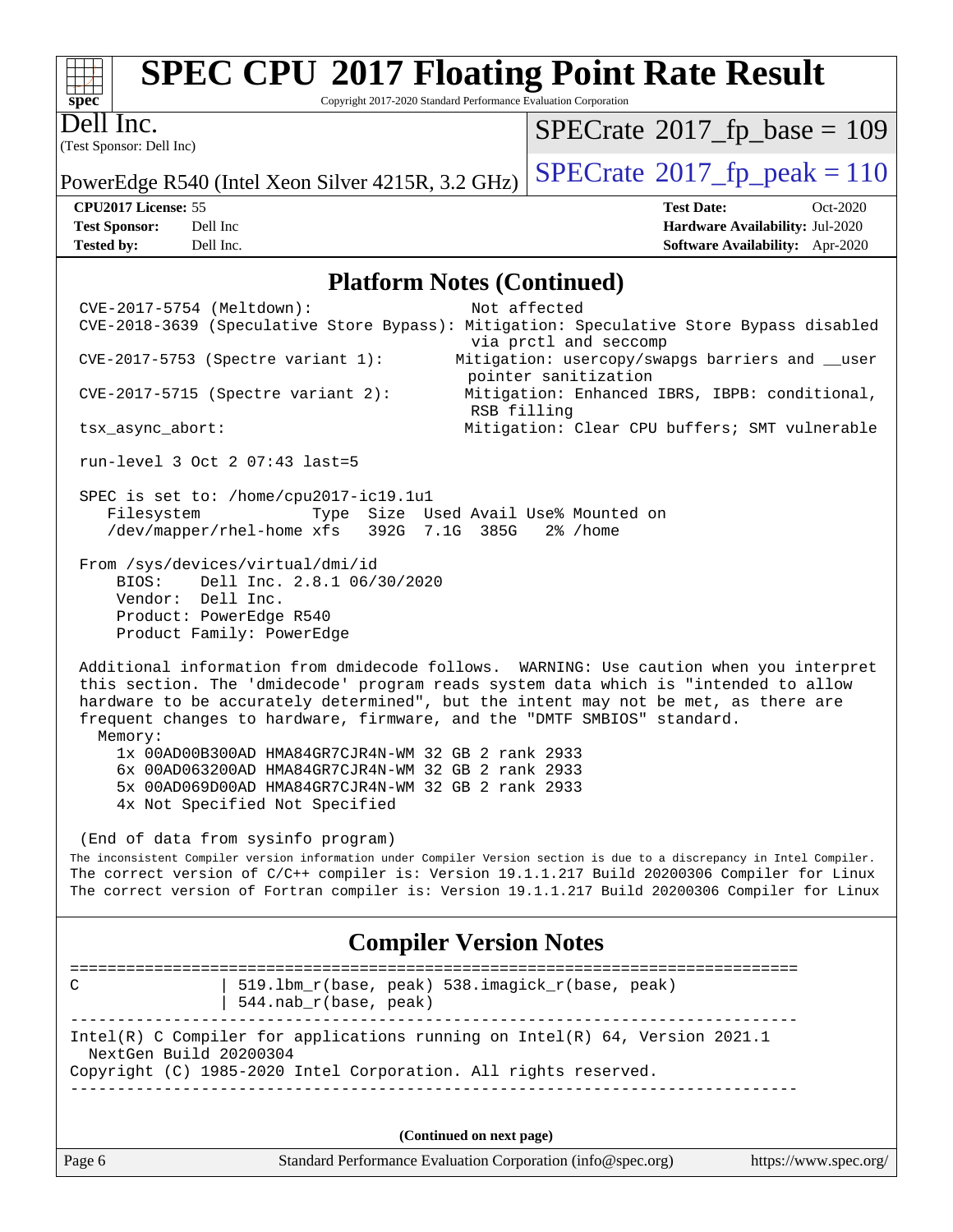| s<br>I<br>E<br>0<br>L.<br>÷ |  |  |  |  |  |
|-----------------------------|--|--|--|--|--|

Copyright 2017-2020 Standard Performance Evaluation Corporation

(Test Sponsor: Dell Inc) Dell Inc.

 $SPECrate$ <sup>®</sup>[2017\\_fp\\_base =](http://www.spec.org/auto/cpu2017/Docs/result-fields.html#SPECrate2017fpbase) 109

PowerEdge R540 (Intel Xeon Silver 4215R, 3.2 GHz)  $\left|$  [SPECrate](http://www.spec.org/auto/cpu2017/Docs/result-fields.html#SPECrate2017fppeak)®[2017\\_fp\\_peak = 1](http://www.spec.org/auto/cpu2017/Docs/result-fields.html#SPECrate2017fppeak)10

**[CPU2017 License:](http://www.spec.org/auto/cpu2017/Docs/result-fields.html#CPU2017License)** 55 **[Test Date:](http://www.spec.org/auto/cpu2017/Docs/result-fields.html#TestDate)** Oct-2020 **[Test Sponsor:](http://www.spec.org/auto/cpu2017/Docs/result-fields.html#TestSponsor)** Dell Inc **[Hardware Availability:](http://www.spec.org/auto/cpu2017/Docs/result-fields.html#HardwareAvailability)** Jul-2020 **[Tested by:](http://www.spec.org/auto/cpu2017/Docs/result-fields.html#Testedby)** Dell Inc. **[Software Availability:](http://www.spec.org/auto/cpu2017/Docs/result-fields.html#SoftwareAvailability)** Apr-2020

### **[Compiler Version Notes \(Continued\)](http://www.spec.org/auto/cpu2017/Docs/result-fields.html#CompilerVersionNotes)**

| Intel(R) $C++$ Compiler for applications running on Intel(R) 64, Version 2021.1<br>NextGen Build 20200304<br>Copyright (C) 1985-2020 Intel Corporation. All rights reserved.<br>C++, C $  511.povray_r(base) 526.blender_r(base, peak)$<br>Intel(R) $C++$ Compiler for applications running on Intel(R) 64, Version 2021.1<br>NextGen Build 20200304<br>Copyright (C) 1985-2020 Intel Corporation. All rights reserved.<br>Intel(R) C Compiler for applications running on Intel(R) $64$ , Version 2021.1<br>NextGen Build 20200304<br>Copyright (C) 1985-2020 Intel Corporation. All rights reserved.<br>$C++$ , C $\qquad \qquad \vert$ 511.povray_r(peak)<br>---------------------------------<br>Intel(R) $C++$ Intel(R) 64 Compiler for applications running on Intel(R) 64,<br>Version 19.1.1.217 Build 20200306<br>Copyright (C) 1985-2020 Intel Corporation. All rights reserved.<br>Intel(R) C Intel(R) 64 Compiler for applications running on Intel(R) 64,<br>Version 19.1.1.217 Build 20200306<br>Copyright (C) 1985-2020 Intel Corporation. All rights reserved.<br>C++, C $\vert$ 511.povray_r(base) 526.blender_r(base, peak)<br>Intel(R) $C++$ Compiler for applications running on Intel(R) 64, Version 2021.1<br>NextGen Build 20200304<br>Copyright (C) 1985-2020 Intel Corporation. All rights reserved.<br>Intel(R) C Compiler for applications running on Intel(R) 64, Version 2021.1<br>NextGen Build 20200304<br>Copyright (C) 1985-2020 Intel Corporation. All rights reserved.<br>$ $ 511. povray_r(peak)<br>C++, C<br>Intel(R) $C++$ Intel(R) 64 Compiler for applications running on Intel(R) 64,<br>Version 19.1.1.217 Build 20200306<br>(Continued on next page) | Page 7 | Standard Performance Evaluation Corporation (info@spec.org) | https://www.spec.org/ |
|------------------------------------------------------------------------------------------------------------------------------------------------------------------------------------------------------------------------------------------------------------------------------------------------------------------------------------------------------------------------------------------------------------------------------------------------------------------------------------------------------------------------------------------------------------------------------------------------------------------------------------------------------------------------------------------------------------------------------------------------------------------------------------------------------------------------------------------------------------------------------------------------------------------------------------------------------------------------------------------------------------------------------------------------------------------------------------------------------------------------------------------------------------------------------------------------------------------------------------------------------------------------------------------------------------------------------------------------------------------------------------------------------------------------------------------------------------------------------------------------------------------------------------------------------------------------------------------------------------------------------------------------------------------------------------------------|--------|-------------------------------------------------------------|-----------------------|
|                                                                                                                                                                                                                                                                                                                                                                                                                                                                                                                                                                                                                                                                                                                                                                                                                                                                                                                                                                                                                                                                                                                                                                                                                                                                                                                                                                                                                                                                                                                                                                                                                                                                                                |        |                                                             |                       |
|                                                                                                                                                                                                                                                                                                                                                                                                                                                                                                                                                                                                                                                                                                                                                                                                                                                                                                                                                                                                                                                                                                                                                                                                                                                                                                                                                                                                                                                                                                                                                                                                                                                                                                |        |                                                             |                       |
|                                                                                                                                                                                                                                                                                                                                                                                                                                                                                                                                                                                                                                                                                                                                                                                                                                                                                                                                                                                                                                                                                                                                                                                                                                                                                                                                                                                                                                                                                                                                                                                                                                                                                                |        |                                                             |                       |
|                                                                                                                                                                                                                                                                                                                                                                                                                                                                                                                                                                                                                                                                                                                                                                                                                                                                                                                                                                                                                                                                                                                                                                                                                                                                                                                                                                                                                                                                                                                                                                                                                                                                                                |        |                                                             |                       |
|                                                                                                                                                                                                                                                                                                                                                                                                                                                                                                                                                                                                                                                                                                                                                                                                                                                                                                                                                                                                                                                                                                                                                                                                                                                                                                                                                                                                                                                                                                                                                                                                                                                                                                |        |                                                             |                       |
|                                                                                                                                                                                                                                                                                                                                                                                                                                                                                                                                                                                                                                                                                                                                                                                                                                                                                                                                                                                                                                                                                                                                                                                                                                                                                                                                                                                                                                                                                                                                                                                                                                                                                                |        |                                                             |                       |
|                                                                                                                                                                                                                                                                                                                                                                                                                                                                                                                                                                                                                                                                                                                                                                                                                                                                                                                                                                                                                                                                                                                                                                                                                                                                                                                                                                                                                                                                                                                                                                                                                                                                                                |        |                                                             |                       |
|                                                                                                                                                                                                                                                                                                                                                                                                                                                                                                                                                                                                                                                                                                                                                                                                                                                                                                                                                                                                                                                                                                                                                                                                                                                                                                                                                                                                                                                                                                                                                                                                                                                                                                |        |                                                             |                       |
|                                                                                                                                                                                                                                                                                                                                                                                                                                                                                                                                                                                                                                                                                                                                                                                                                                                                                                                                                                                                                                                                                                                                                                                                                                                                                                                                                                                                                                                                                                                                                                                                                                                                                                |        |                                                             |                       |
|                                                                                                                                                                                                                                                                                                                                                                                                                                                                                                                                                                                                                                                                                                                                                                                                                                                                                                                                                                                                                                                                                                                                                                                                                                                                                                                                                                                                                                                                                                                                                                                                                                                                                                |        |                                                             |                       |
|                                                                                                                                                                                                                                                                                                                                                                                                                                                                                                                                                                                                                                                                                                                                                                                                                                                                                                                                                                                                                                                                                                                                                                                                                                                                                                                                                                                                                                                                                                                                                                                                                                                                                                |        |                                                             |                       |
|                                                                                                                                                                                                                                                                                                                                                                                                                                                                                                                                                                                                                                                                                                                                                                                                                                                                                                                                                                                                                                                                                                                                                                                                                                                                                                                                                                                                                                                                                                                                                                                                                                                                                                |        |                                                             |                       |
|                                                                                                                                                                                                                                                                                                                                                                                                                                                                                                                                                                                                                                                                                                                                                                                                                                                                                                                                                                                                                                                                                                                                                                                                                                                                                                                                                                                                                                                                                                                                                                                                                                                                                                | $C++$  | 508.namd_r(base, peak) 510.parest_r(base, peak)             |                       |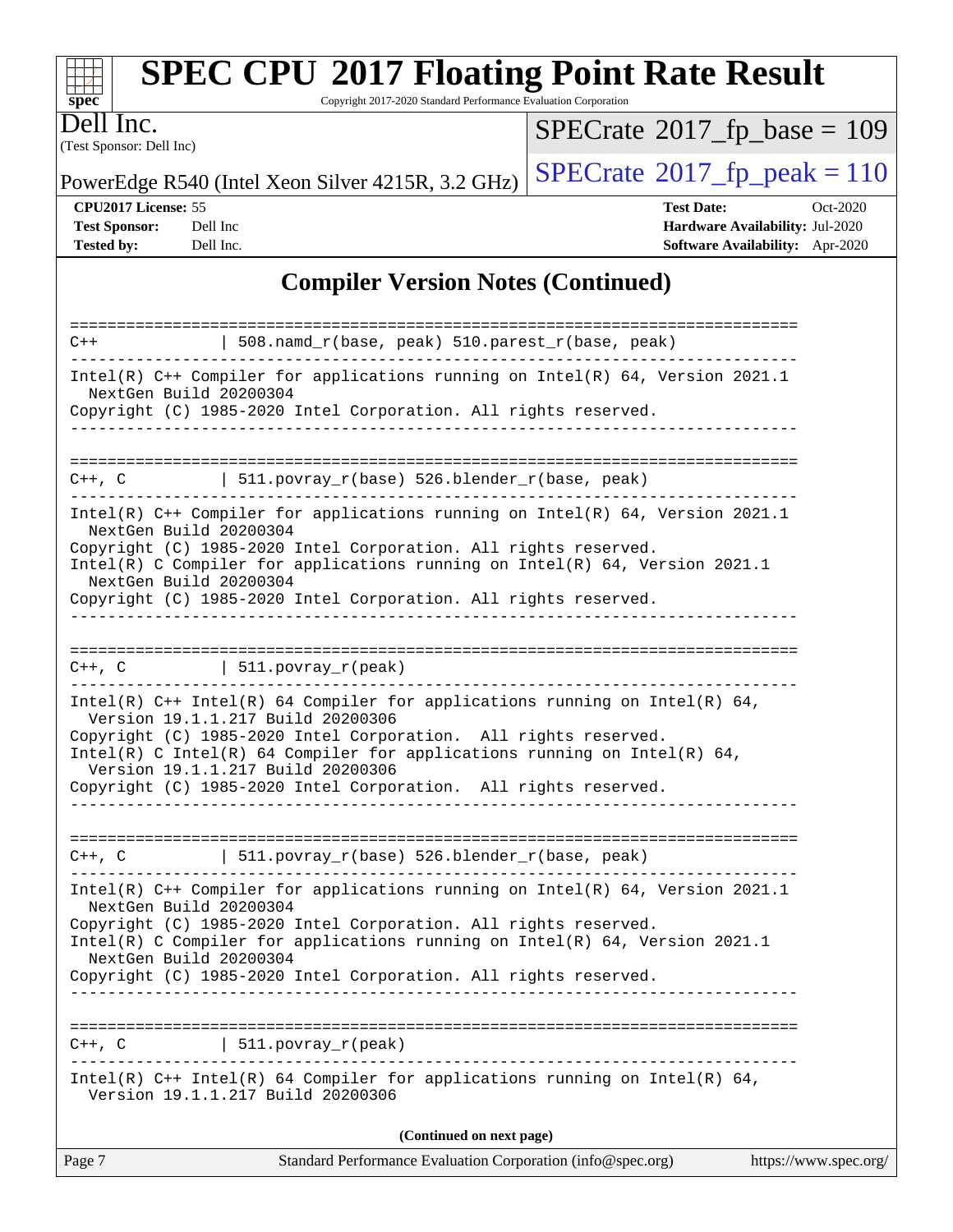

Copyright 2017-2020 Standard Performance Evaluation Corporation

(Test Sponsor: Dell Inc) Dell Inc.

 $SPECrate$ <sup>®</sup>[2017\\_fp\\_base =](http://www.spec.org/auto/cpu2017/Docs/result-fields.html#SPECrate2017fpbase) 109

PowerEdge R540 (Intel Xeon Silver 4215R, 3.2 GHz)  $\left|$  [SPECrate](http://www.spec.org/auto/cpu2017/Docs/result-fields.html#SPECrate2017fppeak)®[2017\\_fp\\_peak = 1](http://www.spec.org/auto/cpu2017/Docs/result-fields.html#SPECrate2017fppeak)10

**[CPU2017 License:](http://www.spec.org/auto/cpu2017/Docs/result-fields.html#CPU2017License)** 55 **[Test Date:](http://www.spec.org/auto/cpu2017/Docs/result-fields.html#TestDate)** Oct-2020 **[Test Sponsor:](http://www.spec.org/auto/cpu2017/Docs/result-fields.html#TestSponsor)** Dell Inc **[Hardware Availability:](http://www.spec.org/auto/cpu2017/Docs/result-fields.html#HardwareAvailability)** Jul-2020 **[Tested by:](http://www.spec.org/auto/cpu2017/Docs/result-fields.html#Testedby)** Dell Inc. **[Software Availability:](http://www.spec.org/auto/cpu2017/Docs/result-fields.html#SoftwareAvailability)** Apr-2020

### **[Compiler Version Notes \(Continued\)](http://www.spec.org/auto/cpu2017/Docs/result-fields.html#CompilerVersionNotes)**

| Standard Performance Evaluation Corporation (info@spec.org)<br>Page 8<br>https://www.spec.org/                                                                                                                                                                                                                                                                                                                                                                                                                                                                           |
|--------------------------------------------------------------------------------------------------------------------------------------------------------------------------------------------------------------------------------------------------------------------------------------------------------------------------------------------------------------------------------------------------------------------------------------------------------------------------------------------------------------------------------------------------------------------------|
| (Continued on next page)                                                                                                                                                                                                                                                                                                                                                                                                                                                                                                                                                 |
| $Intel(R)$ Fortran Intel(R) 64 Compiler for applications running on Intel(R)<br>64, Version 19.1.1.217 Build 20200306<br>Copyright (C) 1985-2020 Intel Corporation. All rights reserved.<br>$Intel(R)$ C Intel(R) 64 Compiler for applications running on Intel(R) 64,                                                                                                                                                                                                                                                                                                   |
| Fortran, $C$   521.wrf_r(peak)                                                                                                                                                                                                                                                                                                                                                                                                                                                                                                                                           |
| $Intel(R)$ Fortran Intel(R) 64 Compiler for applications running on Intel(R)<br>64, Version 19.1.1.217 Build 20200306<br>Copyright (C) 1985-2020 Intel Corporation. All rights reserved.<br>Intel(R) C Compiler for applications running on Intel(R) 64, Version 2021.1<br>NextGen Build 20200304<br>Copyright (C) 1985-2020 Intel Corporation. All rights reserved.                                                                                                                                                                                                     |
| Fortran, $C$   521.wrf_r(base) 527.cam4_r(base, peak)                                                                                                                                                                                                                                                                                                                                                                                                                                                                                                                    |
| $Intel(R)$ Fortran Intel(R) 64 Compiler for applications running on Intel(R)<br>64, Version 19.1.1.217 Build 20200306<br>Copyright (C) 1985-2020 Intel Corporation. All rights reserved.<br>______________________________                                                                                                                                                                                                                                                                                                                                               |
| 503.bwaves_r(base, peak) 549.fotonik3d_r(base, peak)<br>Fortran<br>554.roms_r(base, peak)                                                                                                                                                                                                                                                                                                                                                                                                                                                                                |
| Intel(R) C++ Compiler for applications running on Intel(R) 64, Version 2021.1<br>NextGen Build 20200304<br>Copyright (C) 1985-2020 Intel Corporation. All rights reserved.<br>Intel(R) C Compiler for applications running on Intel(R) 64, Version 2021.1<br>NextGen Build 20200304<br>Copyright (C) 1985-2020 Intel Corporation. All rights reserved.<br>$Intel(R)$ Fortran Intel(R) 64 Compiler for applications running on Intel(R)<br>64, Version 19.1.1.217 Build 20200306<br>Copyright (C) 1985-2020 Intel Corporation. All rights reserved.<br>__________________ |
| $C++$ , C, Fortran   507.cactuBSSN_r(base, peak)                                                                                                                                                                                                                                                                                                                                                                                                                                                                                                                         |
| ------------------                                                                                                                                                                                                                                                                                                                                                                                                                                                                                                                                                       |
| Copyright (C) 1985-2020 Intel Corporation. All rights reserved.<br>$Intel(R)$ C Intel(R) 64 Compiler for applications running on Intel(R) 64,<br>Version 19.1.1.217 Build 20200306<br>Copyright (C) 1985-2020 Intel Corporation. All rights reserved.                                                                                                                                                                                                                                                                                                                    |
|                                                                                                                                                                                                                                                                                                                                                                                                                                                                                                                                                                          |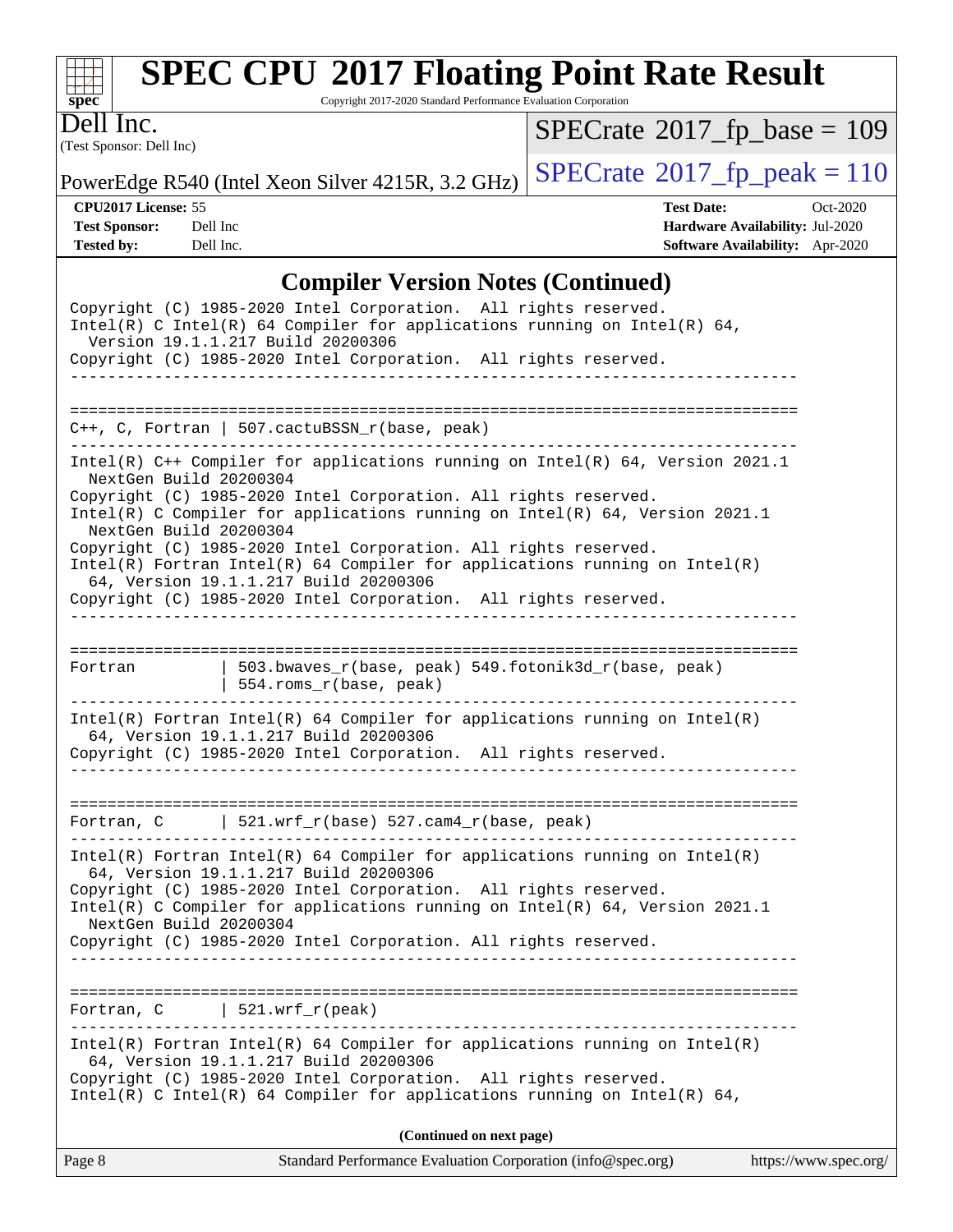| <b>SPEC CPU®2017 Floating Point Rate Result</b>                                                                                                                                                                                                                                                                                                                      |                                                                                                       |
|----------------------------------------------------------------------------------------------------------------------------------------------------------------------------------------------------------------------------------------------------------------------------------------------------------------------------------------------------------------------|-------------------------------------------------------------------------------------------------------|
| Copyright 2017-2020 Standard Performance Evaluation Corporation<br>$Spec^*$                                                                                                                                                                                                                                                                                          |                                                                                                       |
| Dell Inc.<br>(Test Sponsor: Dell Inc)                                                                                                                                                                                                                                                                                                                                | $SPECTate$ <sup>®</sup> 2017_fp_base = 109                                                            |
| PowerEdge R540 (Intel Xeon Silver 4215R, 3.2 GHz)                                                                                                                                                                                                                                                                                                                    | $SPECTate@2017fr peak = 110$                                                                          |
| CPU2017 License: 55<br><b>Test Sponsor:</b><br>Dell Inc<br><b>Tested by:</b><br>Dell Inc.                                                                                                                                                                                                                                                                            | <b>Test Date:</b><br>$Oct-2020$<br>Hardware Availability: Jul-2020<br>Software Availability: Apr-2020 |
| <b>Compiler Version Notes (Continued)</b><br>Version 19.1.1.217 Build 20200306<br>Copyright (C) 1985-2020 Intel Corporation. All rights reserved.<br>Fortran, C $\vert$ 521.wrf_r(base) 527.cam4_r(base, peak)                                                                                                                                                       | --------------------------                                                                            |
| $Intel(R)$ Fortran Intel(R) 64 Compiler for applications running on Intel(R)<br>64, Version 19.1.1.217 Build 20200306<br>Copyright (C) 1985-2020 Intel Corporation. All rights reserved.<br>Intel(R) C Compiler for applications running on Intel(R) 64, Version 2021.1<br>NextGen Build 20200304<br>Copyright (C) 1985-2020 Intel Corporation. All rights reserved. |                                                                                                       |
| =================<br>Fortran, $C$   521.wrf $r(\text{peak})$<br>$Tn+1/D$ $Ron$ $Tn+1/D$ $A$ $Cnmin$ $Ion$ $fon$ $nonline$ $mmin1$ $m$ $mmin2$ $Cn$ $Tn+1/D$                                                                                                                                                                                                          |                                                                                                       |

| Intel(R) Fortran Intel(R) 64 Compiler for applications running on Intel(R) |
|----------------------------------------------------------------------------|
| 64. Version 19.1.1.217 Build 20200306                                      |
| Copyright (C) 1985-2020 Intel Corporation. All rights reserved.            |
| Intel(R) C Intel(R) 64 Compiler for applications running on Intel(R) 64,   |
| Version 19.1.1.217 Build 20200306                                          |
| Copyright (C) 1985-2020 Intel Corporation. All rights reserved.            |

------------------------------------------------------------------------------

# **[Base Compiler Invocation](http://www.spec.org/auto/cpu2017/Docs/result-fields.html#BaseCompilerInvocation)**

[C benchmarks](http://www.spec.org/auto/cpu2017/Docs/result-fields.html#Cbenchmarks): [icc](http://www.spec.org/cpu2017/results/res2020q4/cpu2017-20201020-24224.flags.html#user_CCbase_intel_icc_66fc1ee009f7361af1fbd72ca7dcefbb700085f36577c54f309893dd4ec40d12360134090235512931783d35fd58c0460139e722d5067c5574d8eaf2b3e37e92) [C++ benchmarks:](http://www.spec.org/auto/cpu2017/Docs/result-fields.html#CXXbenchmarks) [icpc](http://www.spec.org/cpu2017/results/res2020q4/cpu2017-20201020-24224.flags.html#user_CXXbase_intel_icpc_c510b6838c7f56d33e37e94d029a35b4a7bccf4766a728ee175e80a419847e808290a9b78be685c44ab727ea267ec2f070ec5dc83b407c0218cded6866a35d07)

[Fortran benchmarks](http://www.spec.org/auto/cpu2017/Docs/result-fields.html#Fortranbenchmarks): [ifort](http://www.spec.org/cpu2017/results/res2020q4/cpu2017-20201020-24224.flags.html#user_FCbase_intel_ifort_8111460550e3ca792625aed983ce982f94888b8b503583aa7ba2b8303487b4d8a21a13e7191a45c5fd58ff318f48f9492884d4413fa793fd88dd292cad7027ca)

[Benchmarks using both Fortran and C](http://www.spec.org/auto/cpu2017/Docs/result-fields.html#BenchmarksusingbothFortranandC): [ifort](http://www.spec.org/cpu2017/results/res2020q4/cpu2017-20201020-24224.flags.html#user_CC_FCbase_intel_ifort_8111460550e3ca792625aed983ce982f94888b8b503583aa7ba2b8303487b4d8a21a13e7191a45c5fd58ff318f48f9492884d4413fa793fd88dd292cad7027ca) [icc](http://www.spec.org/cpu2017/results/res2020q4/cpu2017-20201020-24224.flags.html#user_CC_FCbase_intel_icc_66fc1ee009f7361af1fbd72ca7dcefbb700085f36577c54f309893dd4ec40d12360134090235512931783d35fd58c0460139e722d5067c5574d8eaf2b3e37e92)

[Benchmarks using both C and C++](http://www.spec.org/auto/cpu2017/Docs/result-fields.html#BenchmarksusingbothCandCXX): [icpc](http://www.spec.org/cpu2017/results/res2020q4/cpu2017-20201020-24224.flags.html#user_CC_CXXbase_intel_icpc_c510b6838c7f56d33e37e94d029a35b4a7bccf4766a728ee175e80a419847e808290a9b78be685c44ab727ea267ec2f070ec5dc83b407c0218cded6866a35d07) [icc](http://www.spec.org/cpu2017/results/res2020q4/cpu2017-20201020-24224.flags.html#user_CC_CXXbase_intel_icc_66fc1ee009f7361af1fbd72ca7dcefbb700085f36577c54f309893dd4ec40d12360134090235512931783d35fd58c0460139e722d5067c5574d8eaf2b3e37e92)

[Benchmarks using Fortran, C, and C++:](http://www.spec.org/auto/cpu2017/Docs/result-fields.html#BenchmarksusingFortranCandCXX) [icpc](http://www.spec.org/cpu2017/results/res2020q4/cpu2017-20201020-24224.flags.html#user_CC_CXX_FCbase_intel_icpc_c510b6838c7f56d33e37e94d029a35b4a7bccf4766a728ee175e80a419847e808290a9b78be685c44ab727ea267ec2f070ec5dc83b407c0218cded6866a35d07) [icc](http://www.spec.org/cpu2017/results/res2020q4/cpu2017-20201020-24224.flags.html#user_CC_CXX_FCbase_intel_icc_66fc1ee009f7361af1fbd72ca7dcefbb700085f36577c54f309893dd4ec40d12360134090235512931783d35fd58c0460139e722d5067c5574d8eaf2b3e37e92) [ifort](http://www.spec.org/cpu2017/results/res2020q4/cpu2017-20201020-24224.flags.html#user_CC_CXX_FCbase_intel_ifort_8111460550e3ca792625aed983ce982f94888b8b503583aa7ba2b8303487b4d8a21a13e7191a45c5fd58ff318f48f9492884d4413fa793fd88dd292cad7027ca)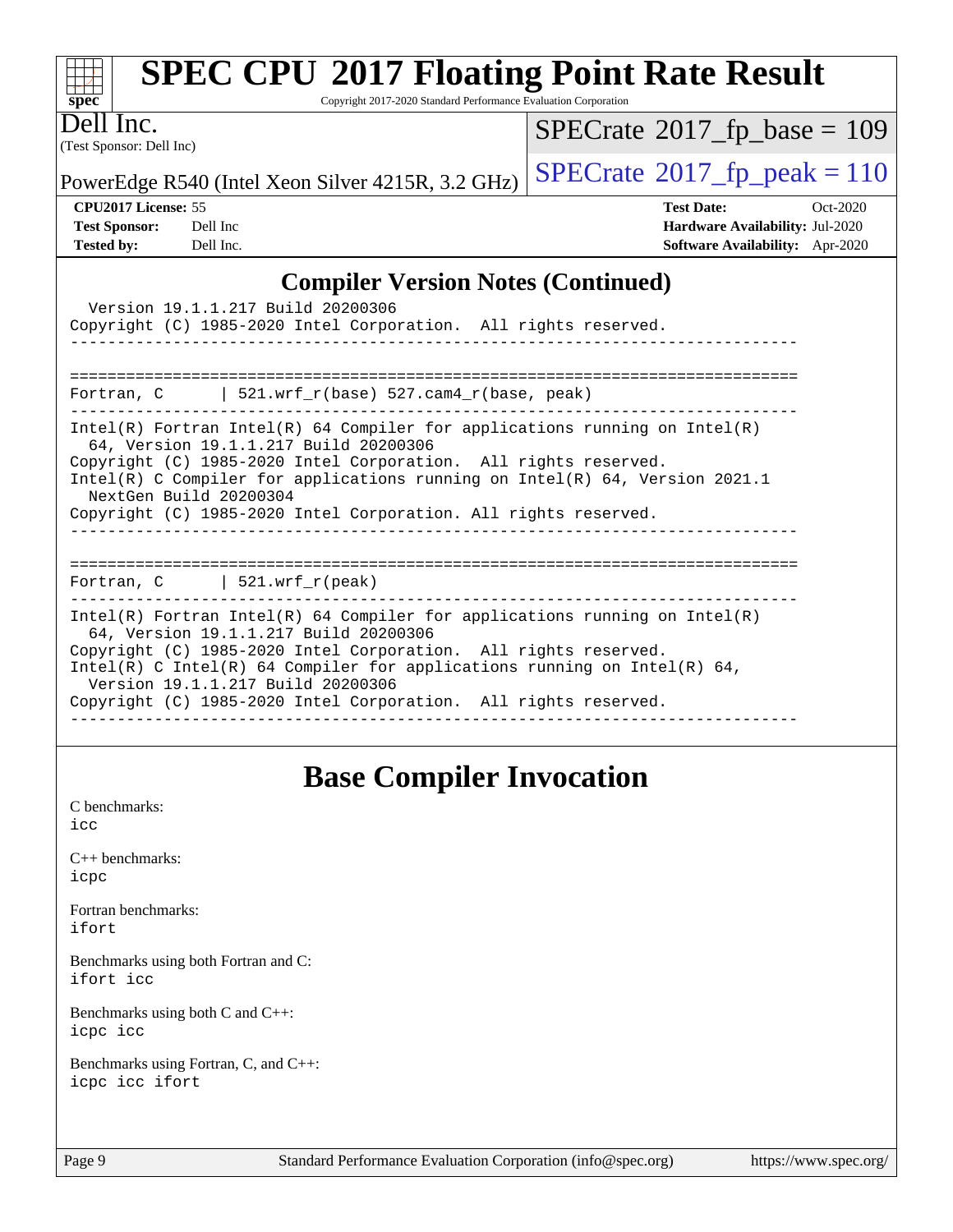

Copyright 2017-2020 Standard Performance Evaluation Corporation

Dell Inc.

(Test Sponsor: Dell Inc)

 $SPECTate$ <sup>®</sup>[2017\\_fp\\_base =](http://www.spec.org/auto/cpu2017/Docs/result-fields.html#SPECrate2017fpbase) 109

PowerEdge R540 (Intel Xeon Silver 4215R, 3.2 GHz)  $\left|$  [SPECrate](http://www.spec.org/auto/cpu2017/Docs/result-fields.html#SPECrate2017fppeak)<sup>®</sup>[2017\\_fp\\_peak = 1](http://www.spec.org/auto/cpu2017/Docs/result-fields.html#SPECrate2017fppeak)10

#### **[CPU2017 License:](http://www.spec.org/auto/cpu2017/Docs/result-fields.html#CPU2017License)** 55 **[Test Date:](http://www.spec.org/auto/cpu2017/Docs/result-fields.html#TestDate)** Oct-2020

**[Test Sponsor:](http://www.spec.org/auto/cpu2017/Docs/result-fields.html#TestSponsor)** Dell Inc **[Hardware Availability:](http://www.spec.org/auto/cpu2017/Docs/result-fields.html#HardwareAvailability)** Jul-2020 **[Tested by:](http://www.spec.org/auto/cpu2017/Docs/result-fields.html#Testedby)** Dell Inc. **[Software Availability:](http://www.spec.org/auto/cpu2017/Docs/result-fields.html#SoftwareAvailability)** Apr-2020

### **[Base Portability Flags](http://www.spec.org/auto/cpu2017/Docs/result-fields.html#BasePortabilityFlags)**

 503.bwaves\_r: [-DSPEC\\_LP64](http://www.spec.org/cpu2017/results/res2020q4/cpu2017-20201020-24224.flags.html#suite_basePORTABILITY503_bwaves_r_DSPEC_LP64) 507.cactuBSSN\_r: [-DSPEC\\_LP64](http://www.spec.org/cpu2017/results/res2020q4/cpu2017-20201020-24224.flags.html#suite_basePORTABILITY507_cactuBSSN_r_DSPEC_LP64) 508.namd\_r: [-DSPEC\\_LP64](http://www.spec.org/cpu2017/results/res2020q4/cpu2017-20201020-24224.flags.html#suite_basePORTABILITY508_namd_r_DSPEC_LP64) 510.parest\_r: [-DSPEC\\_LP64](http://www.spec.org/cpu2017/results/res2020q4/cpu2017-20201020-24224.flags.html#suite_basePORTABILITY510_parest_r_DSPEC_LP64) 511.povray\_r: [-DSPEC\\_LP64](http://www.spec.org/cpu2017/results/res2020q4/cpu2017-20201020-24224.flags.html#suite_basePORTABILITY511_povray_r_DSPEC_LP64) 519.lbm\_r: [-DSPEC\\_LP64](http://www.spec.org/cpu2017/results/res2020q4/cpu2017-20201020-24224.flags.html#suite_basePORTABILITY519_lbm_r_DSPEC_LP64) 521.wrf\_r: [-DSPEC\\_LP64](http://www.spec.org/cpu2017/results/res2020q4/cpu2017-20201020-24224.flags.html#suite_basePORTABILITY521_wrf_r_DSPEC_LP64) [-DSPEC\\_CASE\\_FLAG](http://www.spec.org/cpu2017/results/res2020q4/cpu2017-20201020-24224.flags.html#b521.wrf_r_baseCPORTABILITY_DSPEC_CASE_FLAG) [-convert big\\_endian](http://www.spec.org/cpu2017/results/res2020q4/cpu2017-20201020-24224.flags.html#user_baseFPORTABILITY521_wrf_r_convert_big_endian_c3194028bc08c63ac5d04de18c48ce6d347e4e562e8892b8bdbdc0214820426deb8554edfa529a3fb25a586e65a3d812c835984020483e7e73212c4d31a38223) 526.blender\_r: [-DSPEC\\_LP64](http://www.spec.org/cpu2017/results/res2020q4/cpu2017-20201020-24224.flags.html#suite_basePORTABILITY526_blender_r_DSPEC_LP64) [-DSPEC\\_LINUX](http://www.spec.org/cpu2017/results/res2020q4/cpu2017-20201020-24224.flags.html#b526.blender_r_baseCPORTABILITY_DSPEC_LINUX) [-funsigned-char](http://www.spec.org/cpu2017/results/res2020q4/cpu2017-20201020-24224.flags.html#user_baseCPORTABILITY526_blender_r_force_uchar_40c60f00ab013830e2dd6774aeded3ff59883ba5a1fc5fc14077f794d777847726e2a5858cbc7672e36e1b067e7e5c1d9a74f7176df07886a243d7cc18edfe67) 527.cam4\_r: [-DSPEC\\_LP64](http://www.spec.org/cpu2017/results/res2020q4/cpu2017-20201020-24224.flags.html#suite_basePORTABILITY527_cam4_r_DSPEC_LP64) [-DSPEC\\_CASE\\_FLAG](http://www.spec.org/cpu2017/results/res2020q4/cpu2017-20201020-24224.flags.html#b527.cam4_r_baseCPORTABILITY_DSPEC_CASE_FLAG) 538.imagick\_r: [-DSPEC\\_LP64](http://www.spec.org/cpu2017/results/res2020q4/cpu2017-20201020-24224.flags.html#suite_basePORTABILITY538_imagick_r_DSPEC_LP64) 544.nab\_r: [-DSPEC\\_LP64](http://www.spec.org/cpu2017/results/res2020q4/cpu2017-20201020-24224.flags.html#suite_basePORTABILITY544_nab_r_DSPEC_LP64) 549.fotonik3d\_r: [-DSPEC\\_LP64](http://www.spec.org/cpu2017/results/res2020q4/cpu2017-20201020-24224.flags.html#suite_basePORTABILITY549_fotonik3d_r_DSPEC_LP64) 554.roms\_r: [-DSPEC\\_LP64](http://www.spec.org/cpu2017/results/res2020q4/cpu2017-20201020-24224.flags.html#suite_basePORTABILITY554_roms_r_DSPEC_LP64)

**[Base Optimization Flags](http://www.spec.org/auto/cpu2017/Docs/result-fields.html#BaseOptimizationFlags)**

#### [C benchmarks](http://www.spec.org/auto/cpu2017/Docs/result-fields.html#Cbenchmarks):

[-m64](http://www.spec.org/cpu2017/results/res2020q4/cpu2017-20201020-24224.flags.html#user_CCbase_m64-icc) [-qnextgen](http://www.spec.org/cpu2017/results/res2020q4/cpu2017-20201020-24224.flags.html#user_CCbase_f-qnextgen) [-std=c11](http://www.spec.org/cpu2017/results/res2020q4/cpu2017-20201020-24224.flags.html#user_CCbase_std-icc-std_0e1c27790398a4642dfca32ffe6c27b5796f9c2d2676156f2e42c9c44eaad0c049b1cdb667a270c34d979996257aeb8fc440bfb01818dbc9357bd9d174cb8524) [-Wl,-plugin-opt=-x86-branches-within-32B-boundaries](http://www.spec.org/cpu2017/results/res2020q4/cpu2017-20201020-24224.flags.html#user_CCbase_f-x86-branches-within-32B-boundaries_0098b4e4317ae60947b7b728078a624952a08ac37a3c797dfb4ffeb399e0c61a9dd0f2f44ce917e9361fb9076ccb15e7824594512dd315205382d84209e912f3) [-Wl,-z,muldefs](http://www.spec.org/cpu2017/results/res2020q4/cpu2017-20201020-24224.flags.html#user_CCbase_link_force_multiple1_b4cbdb97b34bdee9ceefcfe54f4c8ea74255f0b02a4b23e853cdb0e18eb4525ac79b5a88067c842dd0ee6996c24547a27a4b99331201badda8798ef8a743f577) [-fuse-ld=gold](http://www.spec.org/cpu2017/results/res2020q4/cpu2017-20201020-24224.flags.html#user_CCbase_f-fuse-ld_920b3586e2b8c6e0748b9c84fa9b744736ba725a32cab14ad8f3d4ad28eecb2f59d1144823d2e17006539a88734fe1fc08fc3035f7676166309105a78aaabc32) [-xCORE-AVX512](http://www.spec.org/cpu2017/results/res2020q4/cpu2017-20201020-24224.flags.html#user_CCbase_f-xCORE-AVX512) [-Ofast](http://www.spec.org/cpu2017/results/res2020q4/cpu2017-20201020-24224.flags.html#user_CCbase_f-Ofast) [-ffast-math](http://www.spec.org/cpu2017/results/res2020q4/cpu2017-20201020-24224.flags.html#user_CCbase_f-ffast-math) [-flto](http://www.spec.org/cpu2017/results/res2020q4/cpu2017-20201020-24224.flags.html#user_CCbase_f-flto) [-mfpmath=sse](http://www.spec.org/cpu2017/results/res2020q4/cpu2017-20201020-24224.flags.html#user_CCbase_f-mfpmath_70eb8fac26bde974f8ab713bc9086c5621c0b8d2f6c86f38af0bd7062540daf19db5f3a066d8c6684be05d84c9b6322eb3b5be6619d967835195b93d6c02afa1) [-funroll-loops](http://www.spec.org/cpu2017/results/res2020q4/cpu2017-20201020-24224.flags.html#user_CCbase_f-funroll-loops) [-qopt-mem-layout-trans=4](http://www.spec.org/cpu2017/results/res2020q4/cpu2017-20201020-24224.flags.html#user_CCbase_f-qopt-mem-layout-trans_fa39e755916c150a61361b7846f310bcdf6f04e385ef281cadf3647acec3f0ae266d1a1d22d972a7087a248fd4e6ca390a3634700869573d231a252c784941a8) [-L/usr/local/jemalloc64-5.0.1/lib](http://www.spec.org/cpu2017/results/res2020q4/cpu2017-20201020-24224.flags.html#user_CCbase_jemalloc_link_path64_1_cc289568b1a6c0fd3b62c91b824c27fcb5af5e8098e6ad028160d21144ef1b8aef3170d2acf0bee98a8da324cfe4f67d0a3d0c4cc4673d993d694dc2a0df248b) [-ljemalloc](http://www.spec.org/cpu2017/results/res2020q4/cpu2017-20201020-24224.flags.html#user_CCbase_jemalloc_link_lib_d1249b907c500fa1c0672f44f562e3d0f79738ae9e3c4a9c376d49f265a04b9c99b167ecedbf6711b3085be911c67ff61f150a17b3472be731631ba4d0471706)

[C++ benchmarks:](http://www.spec.org/auto/cpu2017/Docs/result-fields.html#CXXbenchmarks)

[-m64](http://www.spec.org/cpu2017/results/res2020q4/cpu2017-20201020-24224.flags.html#user_CXXbase_m64-icc) [-qnextgen](http://www.spec.org/cpu2017/results/res2020q4/cpu2017-20201020-24224.flags.html#user_CXXbase_f-qnextgen) [-Wl,-plugin-opt=-x86-branches-within-32B-boundaries](http://www.spec.org/cpu2017/results/res2020q4/cpu2017-20201020-24224.flags.html#user_CXXbase_f-x86-branches-within-32B-boundaries_0098b4e4317ae60947b7b728078a624952a08ac37a3c797dfb4ffeb399e0c61a9dd0f2f44ce917e9361fb9076ccb15e7824594512dd315205382d84209e912f3) [-Wl,-z,muldefs](http://www.spec.org/cpu2017/results/res2020q4/cpu2017-20201020-24224.flags.html#user_CXXbase_link_force_multiple1_b4cbdb97b34bdee9ceefcfe54f4c8ea74255f0b02a4b23e853cdb0e18eb4525ac79b5a88067c842dd0ee6996c24547a27a4b99331201badda8798ef8a743f577) [-fuse-ld=gold](http://www.spec.org/cpu2017/results/res2020q4/cpu2017-20201020-24224.flags.html#user_CXXbase_f-fuse-ld_920b3586e2b8c6e0748b9c84fa9b744736ba725a32cab14ad8f3d4ad28eecb2f59d1144823d2e17006539a88734fe1fc08fc3035f7676166309105a78aaabc32) [-xCORE-AVX512](http://www.spec.org/cpu2017/results/res2020q4/cpu2017-20201020-24224.flags.html#user_CXXbase_f-xCORE-AVX512) [-Ofast](http://www.spec.org/cpu2017/results/res2020q4/cpu2017-20201020-24224.flags.html#user_CXXbase_f-Ofast) [-ffast-math](http://www.spec.org/cpu2017/results/res2020q4/cpu2017-20201020-24224.flags.html#user_CXXbase_f-ffast-math) [-flto](http://www.spec.org/cpu2017/results/res2020q4/cpu2017-20201020-24224.flags.html#user_CXXbase_f-flto) [-mfpmath=sse](http://www.spec.org/cpu2017/results/res2020q4/cpu2017-20201020-24224.flags.html#user_CXXbase_f-mfpmath_70eb8fac26bde974f8ab713bc9086c5621c0b8d2f6c86f38af0bd7062540daf19db5f3a066d8c6684be05d84c9b6322eb3b5be6619d967835195b93d6c02afa1) [-funroll-loops](http://www.spec.org/cpu2017/results/res2020q4/cpu2017-20201020-24224.flags.html#user_CXXbase_f-funroll-loops) [-qopt-mem-layout-trans=4](http://www.spec.org/cpu2017/results/res2020q4/cpu2017-20201020-24224.flags.html#user_CXXbase_f-qopt-mem-layout-trans_fa39e755916c150a61361b7846f310bcdf6f04e385ef281cadf3647acec3f0ae266d1a1d22d972a7087a248fd4e6ca390a3634700869573d231a252c784941a8) [-L/usr/local/jemalloc64-5.0.1/lib](http://www.spec.org/cpu2017/results/res2020q4/cpu2017-20201020-24224.flags.html#user_CXXbase_jemalloc_link_path64_1_cc289568b1a6c0fd3b62c91b824c27fcb5af5e8098e6ad028160d21144ef1b8aef3170d2acf0bee98a8da324cfe4f67d0a3d0c4cc4673d993d694dc2a0df248b) [-ljemalloc](http://www.spec.org/cpu2017/results/res2020q4/cpu2017-20201020-24224.flags.html#user_CXXbase_jemalloc_link_lib_d1249b907c500fa1c0672f44f562e3d0f79738ae9e3c4a9c376d49f265a04b9c99b167ecedbf6711b3085be911c67ff61f150a17b3472be731631ba4d0471706)

[Fortran benchmarks](http://www.spec.org/auto/cpu2017/Docs/result-fields.html#Fortranbenchmarks):

[-m64](http://www.spec.org/cpu2017/results/res2020q4/cpu2017-20201020-24224.flags.html#user_FCbase_m64-icc) [-Wl,-plugin-opt=-x86-branches-within-32B-boundaries](http://www.spec.org/cpu2017/results/res2020q4/cpu2017-20201020-24224.flags.html#user_FCbase_f-x86-branches-within-32B-boundaries_0098b4e4317ae60947b7b728078a624952a08ac37a3c797dfb4ffeb399e0c61a9dd0f2f44ce917e9361fb9076ccb15e7824594512dd315205382d84209e912f3) [-Wl,-z,muldefs](http://www.spec.org/cpu2017/results/res2020q4/cpu2017-20201020-24224.flags.html#user_FCbase_link_force_multiple1_b4cbdb97b34bdee9ceefcfe54f4c8ea74255f0b02a4b23e853cdb0e18eb4525ac79b5a88067c842dd0ee6996c24547a27a4b99331201badda8798ef8a743f577) [-fuse-ld=gold](http://www.spec.org/cpu2017/results/res2020q4/cpu2017-20201020-24224.flags.html#user_FCbase_f-fuse-ld_920b3586e2b8c6e0748b9c84fa9b744736ba725a32cab14ad8f3d4ad28eecb2f59d1144823d2e17006539a88734fe1fc08fc3035f7676166309105a78aaabc32) [-xCORE-AVX512](http://www.spec.org/cpu2017/results/res2020q4/cpu2017-20201020-24224.flags.html#user_FCbase_f-xCORE-AVX512) [-O3](http://www.spec.org/cpu2017/results/res2020q4/cpu2017-20201020-24224.flags.html#user_FCbase_f-O3) [-ipo](http://www.spec.org/cpu2017/results/res2020q4/cpu2017-20201020-24224.flags.html#user_FCbase_f-ipo) [-no-prec-div](http://www.spec.org/cpu2017/results/res2020q4/cpu2017-20201020-24224.flags.html#user_FCbase_f-no-prec-div) [-qopt-prefetch](http://www.spec.org/cpu2017/results/res2020q4/cpu2017-20201020-24224.flags.html#user_FCbase_f-qopt-prefetch) [-ffinite-math-only](http://www.spec.org/cpu2017/results/res2020q4/cpu2017-20201020-24224.flags.html#user_FCbase_f_finite_math_only_cb91587bd2077682c4b38af759c288ed7c732db004271a9512da14a4f8007909a5f1427ecbf1a0fb78ff2a814402c6114ac565ca162485bbcae155b5e4258871) [-qopt-multiple-gather-scatter-by-shuffles](http://www.spec.org/cpu2017/results/res2020q4/cpu2017-20201020-24224.flags.html#user_FCbase_f-qopt-multiple-gather-scatter-by-shuffles) [-qopt-mem-layout-trans=4](http://www.spec.org/cpu2017/results/res2020q4/cpu2017-20201020-24224.flags.html#user_FCbase_f-qopt-mem-layout-trans_fa39e755916c150a61361b7846f310bcdf6f04e385ef281cadf3647acec3f0ae266d1a1d22d972a7087a248fd4e6ca390a3634700869573d231a252c784941a8) [-nostandard-realloc-lhs](http://www.spec.org/cpu2017/results/res2020q4/cpu2017-20201020-24224.flags.html#user_FCbase_f_2003_std_realloc_82b4557e90729c0f113870c07e44d33d6f5a304b4f63d4c15d2d0f1fab99f5daaed73bdb9275d9ae411527f28b936061aa8b9c8f2d63842963b95c9dd6426b8a) [-align array32byte](http://www.spec.org/cpu2017/results/res2020q4/cpu2017-20201020-24224.flags.html#user_FCbase_align_array32byte_b982fe038af199962ba9a80c053b8342c548c85b40b8e86eb3cc33dee0d7986a4af373ac2d51c3f7cf710a18d62fdce2948f201cd044323541f22fc0fffc51b6) [-auto](http://www.spec.org/cpu2017/results/res2020q4/cpu2017-20201020-24224.flags.html#user_FCbase_f-auto) [-mbranches-within-32B-boundaries](http://www.spec.org/cpu2017/results/res2020q4/cpu2017-20201020-24224.flags.html#user_FCbase_f-mbranches-within-32B-boundaries) [-L/usr/local/jemalloc64-5.0.1/lib](http://www.spec.org/cpu2017/results/res2020q4/cpu2017-20201020-24224.flags.html#user_FCbase_jemalloc_link_path64_1_cc289568b1a6c0fd3b62c91b824c27fcb5af5e8098e6ad028160d21144ef1b8aef3170d2acf0bee98a8da324cfe4f67d0a3d0c4cc4673d993d694dc2a0df248b) [-ljemalloc](http://www.spec.org/cpu2017/results/res2020q4/cpu2017-20201020-24224.flags.html#user_FCbase_jemalloc_link_lib_d1249b907c500fa1c0672f44f562e3d0f79738ae9e3c4a9c376d49f265a04b9c99b167ecedbf6711b3085be911c67ff61f150a17b3472be731631ba4d0471706)

[Benchmarks using both Fortran and C](http://www.spec.org/auto/cpu2017/Docs/result-fields.html#BenchmarksusingbothFortranandC):

```
-m64 -qnextgen -std=c11
-Wl,-plugin-opt=-x86-branches-within-32B-boundaries -Wl,-z,muldefs
-fuse-ld=gold -xCORE-AVX512 -Ofast -ffast-math -flto -mfpmath=sse
-funroll-loops -qopt-mem-layout-trans=4 -O3 -ipo -no-prec-div
-qopt-prefetch -ffinite-math-only
-qopt-multiple-gather-scatter-by-shuffles -nostandard-realloc-lhs
```
Page 10 Standard Performance Evaluation Corporation [\(info@spec.org\)](mailto:info@spec.org) <https://www.spec.org/> **(Continued on next page)**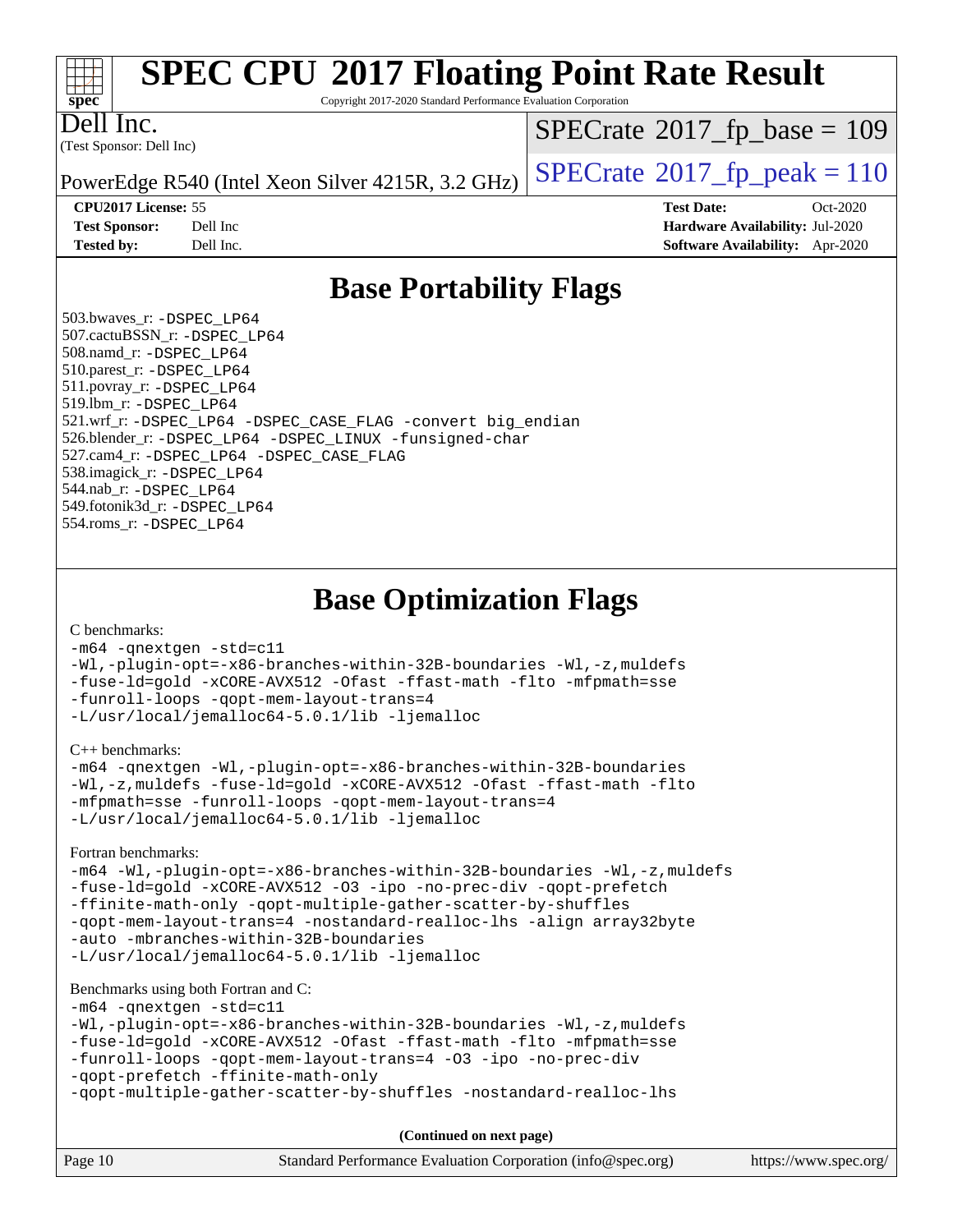

Copyright 2017-2020 Standard Performance Evaluation Corporation

Dell Inc.

(Test Sponsor: Dell Inc)

 $SPECTate$ <sup>®</sup>[2017\\_fp\\_base =](http://www.spec.org/auto/cpu2017/Docs/result-fields.html#SPECrate2017fpbase) 109

PowerEdge R540 (Intel Xeon Silver 4215R, 3.2 GHz)  $\left|$  [SPECrate](http://www.spec.org/auto/cpu2017/Docs/result-fields.html#SPECrate2017fppeak)<sup>®</sup>[2017\\_fp\\_peak = 1](http://www.spec.org/auto/cpu2017/Docs/result-fields.html#SPECrate2017fppeak)10

**[Test Sponsor:](http://www.spec.org/auto/cpu2017/Docs/result-fields.html#TestSponsor)** Dell Inc **[Hardware Availability:](http://www.spec.org/auto/cpu2017/Docs/result-fields.html#HardwareAvailability)** Jul-2020 **[Tested by:](http://www.spec.org/auto/cpu2017/Docs/result-fields.html#Testedby)** Dell Inc. **[Software Availability:](http://www.spec.org/auto/cpu2017/Docs/result-fields.html#SoftwareAvailability)** Apr-2020

**[CPU2017 License:](http://www.spec.org/auto/cpu2017/Docs/result-fields.html#CPU2017License)** 55 **[Test Date:](http://www.spec.org/auto/cpu2017/Docs/result-fields.html#TestDate)** Oct-2020

**[Base Optimization Flags \(Continued\)](http://www.spec.org/auto/cpu2017/Docs/result-fields.html#BaseOptimizationFlags)**

[Benchmarks using both Fortran and C](http://www.spec.org/auto/cpu2017/Docs/result-fields.html#BenchmarksusingbothFortranandC) (continued): [-align array32byte](http://www.spec.org/cpu2017/results/res2020q4/cpu2017-20201020-24224.flags.html#user_CC_FCbase_align_array32byte_b982fe038af199962ba9a80c053b8342c548c85b40b8e86eb3cc33dee0d7986a4af373ac2d51c3f7cf710a18d62fdce2948f201cd044323541f22fc0fffc51b6) [-auto](http://www.spec.org/cpu2017/results/res2020q4/cpu2017-20201020-24224.flags.html#user_CC_FCbase_f-auto) [-mbranches-within-32B-boundaries](http://www.spec.org/cpu2017/results/res2020q4/cpu2017-20201020-24224.flags.html#user_CC_FCbase_f-mbranches-within-32B-boundaries) [-L/usr/local/jemalloc64-5.0.1/lib](http://www.spec.org/cpu2017/results/res2020q4/cpu2017-20201020-24224.flags.html#user_CC_FCbase_jemalloc_link_path64_1_cc289568b1a6c0fd3b62c91b824c27fcb5af5e8098e6ad028160d21144ef1b8aef3170d2acf0bee98a8da324cfe4f67d0a3d0c4cc4673d993d694dc2a0df248b) [-ljemalloc](http://www.spec.org/cpu2017/results/res2020q4/cpu2017-20201020-24224.flags.html#user_CC_FCbase_jemalloc_link_lib_d1249b907c500fa1c0672f44f562e3d0f79738ae9e3c4a9c376d49f265a04b9c99b167ecedbf6711b3085be911c67ff61f150a17b3472be731631ba4d0471706) [Benchmarks using both C and C++](http://www.spec.org/auto/cpu2017/Docs/result-fields.html#BenchmarksusingbothCandCXX): [-m64](http://www.spec.org/cpu2017/results/res2020q4/cpu2017-20201020-24224.flags.html#user_CC_CXXbase_m64-icc) [-qnextgen](http://www.spec.org/cpu2017/results/res2020q4/cpu2017-20201020-24224.flags.html#user_CC_CXXbase_f-qnextgen) [-std=c11](http://www.spec.org/cpu2017/results/res2020q4/cpu2017-20201020-24224.flags.html#user_CC_CXXbase_std-icc-std_0e1c27790398a4642dfca32ffe6c27b5796f9c2d2676156f2e42c9c44eaad0c049b1cdb667a270c34d979996257aeb8fc440bfb01818dbc9357bd9d174cb8524) [-Wl,-plugin-opt=-x86-branches-within-32B-boundaries](http://www.spec.org/cpu2017/results/res2020q4/cpu2017-20201020-24224.flags.html#user_CC_CXXbase_f-x86-branches-within-32B-boundaries_0098b4e4317ae60947b7b728078a624952a08ac37a3c797dfb4ffeb399e0c61a9dd0f2f44ce917e9361fb9076ccb15e7824594512dd315205382d84209e912f3) [-Wl,-z,muldefs](http://www.spec.org/cpu2017/results/res2020q4/cpu2017-20201020-24224.flags.html#user_CC_CXXbase_link_force_multiple1_b4cbdb97b34bdee9ceefcfe54f4c8ea74255f0b02a4b23e853cdb0e18eb4525ac79b5a88067c842dd0ee6996c24547a27a4b99331201badda8798ef8a743f577) [-fuse-ld=gold](http://www.spec.org/cpu2017/results/res2020q4/cpu2017-20201020-24224.flags.html#user_CC_CXXbase_f-fuse-ld_920b3586e2b8c6e0748b9c84fa9b744736ba725a32cab14ad8f3d4ad28eecb2f59d1144823d2e17006539a88734fe1fc08fc3035f7676166309105a78aaabc32) [-xCORE-AVX512](http://www.spec.org/cpu2017/results/res2020q4/cpu2017-20201020-24224.flags.html#user_CC_CXXbase_f-xCORE-AVX512) [-Ofast](http://www.spec.org/cpu2017/results/res2020q4/cpu2017-20201020-24224.flags.html#user_CC_CXXbase_f-Ofast) [-ffast-math](http://www.spec.org/cpu2017/results/res2020q4/cpu2017-20201020-24224.flags.html#user_CC_CXXbase_f-ffast-math) [-flto](http://www.spec.org/cpu2017/results/res2020q4/cpu2017-20201020-24224.flags.html#user_CC_CXXbase_f-flto) [-mfpmath=sse](http://www.spec.org/cpu2017/results/res2020q4/cpu2017-20201020-24224.flags.html#user_CC_CXXbase_f-mfpmath_70eb8fac26bde974f8ab713bc9086c5621c0b8d2f6c86f38af0bd7062540daf19db5f3a066d8c6684be05d84c9b6322eb3b5be6619d967835195b93d6c02afa1) [-funroll-loops](http://www.spec.org/cpu2017/results/res2020q4/cpu2017-20201020-24224.flags.html#user_CC_CXXbase_f-funroll-loops) [-qopt-mem-layout-trans=4](http://www.spec.org/cpu2017/results/res2020q4/cpu2017-20201020-24224.flags.html#user_CC_CXXbase_f-qopt-mem-layout-trans_fa39e755916c150a61361b7846f310bcdf6f04e385ef281cadf3647acec3f0ae266d1a1d22d972a7087a248fd4e6ca390a3634700869573d231a252c784941a8) [-L/usr/local/jemalloc64-5.0.1/lib](http://www.spec.org/cpu2017/results/res2020q4/cpu2017-20201020-24224.flags.html#user_CC_CXXbase_jemalloc_link_path64_1_cc289568b1a6c0fd3b62c91b824c27fcb5af5e8098e6ad028160d21144ef1b8aef3170d2acf0bee98a8da324cfe4f67d0a3d0c4cc4673d993d694dc2a0df248b) [-ljemalloc](http://www.spec.org/cpu2017/results/res2020q4/cpu2017-20201020-24224.flags.html#user_CC_CXXbase_jemalloc_link_lib_d1249b907c500fa1c0672f44f562e3d0f79738ae9e3c4a9c376d49f265a04b9c99b167ecedbf6711b3085be911c67ff61f150a17b3472be731631ba4d0471706) [Benchmarks using Fortran, C, and C++:](http://www.spec.org/auto/cpu2017/Docs/result-fields.html#BenchmarksusingFortranCandCXX) [-m64](http://www.spec.org/cpu2017/results/res2020q4/cpu2017-20201020-24224.flags.html#user_CC_CXX_FCbase_m64-icc) [-qnextgen](http://www.spec.org/cpu2017/results/res2020q4/cpu2017-20201020-24224.flags.html#user_CC_CXX_FCbase_f-qnextgen) [-std=c11](http://www.spec.org/cpu2017/results/res2020q4/cpu2017-20201020-24224.flags.html#user_CC_CXX_FCbase_std-icc-std_0e1c27790398a4642dfca32ffe6c27b5796f9c2d2676156f2e42c9c44eaad0c049b1cdb667a270c34d979996257aeb8fc440bfb01818dbc9357bd9d174cb8524)

[-Wl,-plugin-opt=-x86-branches-within-32B-boundaries](http://www.spec.org/cpu2017/results/res2020q4/cpu2017-20201020-24224.flags.html#user_CC_CXX_FCbase_f-x86-branches-within-32B-boundaries_0098b4e4317ae60947b7b728078a624952a08ac37a3c797dfb4ffeb399e0c61a9dd0f2f44ce917e9361fb9076ccb15e7824594512dd315205382d84209e912f3) [-Wl,-z,muldefs](http://www.spec.org/cpu2017/results/res2020q4/cpu2017-20201020-24224.flags.html#user_CC_CXX_FCbase_link_force_multiple1_b4cbdb97b34bdee9ceefcfe54f4c8ea74255f0b02a4b23e853cdb0e18eb4525ac79b5a88067c842dd0ee6996c24547a27a4b99331201badda8798ef8a743f577) [-fuse-ld=gold](http://www.spec.org/cpu2017/results/res2020q4/cpu2017-20201020-24224.flags.html#user_CC_CXX_FCbase_f-fuse-ld_920b3586e2b8c6e0748b9c84fa9b744736ba725a32cab14ad8f3d4ad28eecb2f59d1144823d2e17006539a88734fe1fc08fc3035f7676166309105a78aaabc32) [-xCORE-AVX512](http://www.spec.org/cpu2017/results/res2020q4/cpu2017-20201020-24224.flags.html#user_CC_CXX_FCbase_f-xCORE-AVX512) [-Ofast](http://www.spec.org/cpu2017/results/res2020q4/cpu2017-20201020-24224.flags.html#user_CC_CXX_FCbase_f-Ofast) [-ffast-math](http://www.spec.org/cpu2017/results/res2020q4/cpu2017-20201020-24224.flags.html#user_CC_CXX_FCbase_f-ffast-math) [-flto](http://www.spec.org/cpu2017/results/res2020q4/cpu2017-20201020-24224.flags.html#user_CC_CXX_FCbase_f-flto) [-mfpmath=sse](http://www.spec.org/cpu2017/results/res2020q4/cpu2017-20201020-24224.flags.html#user_CC_CXX_FCbase_f-mfpmath_70eb8fac26bde974f8ab713bc9086c5621c0b8d2f6c86f38af0bd7062540daf19db5f3a066d8c6684be05d84c9b6322eb3b5be6619d967835195b93d6c02afa1) [-funroll-loops](http://www.spec.org/cpu2017/results/res2020q4/cpu2017-20201020-24224.flags.html#user_CC_CXX_FCbase_f-funroll-loops) [-qopt-mem-layout-trans=4](http://www.spec.org/cpu2017/results/res2020q4/cpu2017-20201020-24224.flags.html#user_CC_CXX_FCbase_f-qopt-mem-layout-trans_fa39e755916c150a61361b7846f310bcdf6f04e385ef281cadf3647acec3f0ae266d1a1d22d972a7087a248fd4e6ca390a3634700869573d231a252c784941a8) [-O3](http://www.spec.org/cpu2017/results/res2020q4/cpu2017-20201020-24224.flags.html#user_CC_CXX_FCbase_f-O3) [-ipo](http://www.spec.org/cpu2017/results/res2020q4/cpu2017-20201020-24224.flags.html#user_CC_CXX_FCbase_f-ipo) [-no-prec-div](http://www.spec.org/cpu2017/results/res2020q4/cpu2017-20201020-24224.flags.html#user_CC_CXX_FCbase_f-no-prec-div) [-qopt-prefetch](http://www.spec.org/cpu2017/results/res2020q4/cpu2017-20201020-24224.flags.html#user_CC_CXX_FCbase_f-qopt-prefetch) [-ffinite-math-only](http://www.spec.org/cpu2017/results/res2020q4/cpu2017-20201020-24224.flags.html#user_CC_CXX_FCbase_f_finite_math_only_cb91587bd2077682c4b38af759c288ed7c732db004271a9512da14a4f8007909a5f1427ecbf1a0fb78ff2a814402c6114ac565ca162485bbcae155b5e4258871) [-qopt-multiple-gather-scatter-by-shuffles](http://www.spec.org/cpu2017/results/res2020q4/cpu2017-20201020-24224.flags.html#user_CC_CXX_FCbase_f-qopt-multiple-gather-scatter-by-shuffles) [-nostandard-realloc-lhs](http://www.spec.org/cpu2017/results/res2020q4/cpu2017-20201020-24224.flags.html#user_CC_CXX_FCbase_f_2003_std_realloc_82b4557e90729c0f113870c07e44d33d6f5a304b4f63d4c15d2d0f1fab99f5daaed73bdb9275d9ae411527f28b936061aa8b9c8f2d63842963b95c9dd6426b8a) [-align array32byte](http://www.spec.org/cpu2017/results/res2020q4/cpu2017-20201020-24224.flags.html#user_CC_CXX_FCbase_align_array32byte_b982fe038af199962ba9a80c053b8342c548c85b40b8e86eb3cc33dee0d7986a4af373ac2d51c3f7cf710a18d62fdce2948f201cd044323541f22fc0fffc51b6) [-auto](http://www.spec.org/cpu2017/results/res2020q4/cpu2017-20201020-24224.flags.html#user_CC_CXX_FCbase_f-auto) [-mbranches-within-32B-boundaries](http://www.spec.org/cpu2017/results/res2020q4/cpu2017-20201020-24224.flags.html#user_CC_CXX_FCbase_f-mbranches-within-32B-boundaries) [-L/usr/local/jemalloc64-5.0.1/lib](http://www.spec.org/cpu2017/results/res2020q4/cpu2017-20201020-24224.flags.html#user_CC_CXX_FCbase_jemalloc_link_path64_1_cc289568b1a6c0fd3b62c91b824c27fcb5af5e8098e6ad028160d21144ef1b8aef3170d2acf0bee98a8da324cfe4f67d0a3d0c4cc4673d993d694dc2a0df248b) [-ljemalloc](http://www.spec.org/cpu2017/results/res2020q4/cpu2017-20201020-24224.flags.html#user_CC_CXX_FCbase_jemalloc_link_lib_d1249b907c500fa1c0672f44f562e3d0f79738ae9e3c4a9c376d49f265a04b9c99b167ecedbf6711b3085be911c67ff61f150a17b3472be731631ba4d0471706)

## **[Peak Compiler Invocation](http://www.spec.org/auto/cpu2017/Docs/result-fields.html#PeakCompilerInvocation)**

[C benchmarks](http://www.spec.org/auto/cpu2017/Docs/result-fields.html#Cbenchmarks): [icc](http://www.spec.org/cpu2017/results/res2020q4/cpu2017-20201020-24224.flags.html#user_CCpeak_intel_icc_66fc1ee009f7361af1fbd72ca7dcefbb700085f36577c54f309893dd4ec40d12360134090235512931783d35fd58c0460139e722d5067c5574d8eaf2b3e37e92)

[C++ benchmarks:](http://www.spec.org/auto/cpu2017/Docs/result-fields.html#CXXbenchmarks) [icpc](http://www.spec.org/cpu2017/results/res2020q4/cpu2017-20201020-24224.flags.html#user_CXXpeak_intel_icpc_c510b6838c7f56d33e37e94d029a35b4a7bccf4766a728ee175e80a419847e808290a9b78be685c44ab727ea267ec2f070ec5dc83b407c0218cded6866a35d07)

[Fortran benchmarks](http://www.spec.org/auto/cpu2017/Docs/result-fields.html#Fortranbenchmarks): [ifort](http://www.spec.org/cpu2017/results/res2020q4/cpu2017-20201020-24224.flags.html#user_FCpeak_intel_ifort_8111460550e3ca792625aed983ce982f94888b8b503583aa7ba2b8303487b4d8a21a13e7191a45c5fd58ff318f48f9492884d4413fa793fd88dd292cad7027ca)

[Benchmarks using both Fortran and C](http://www.spec.org/auto/cpu2017/Docs/result-fields.html#BenchmarksusingbothFortranandC): [ifort](http://www.spec.org/cpu2017/results/res2020q4/cpu2017-20201020-24224.flags.html#user_CC_FCpeak_intel_ifort_8111460550e3ca792625aed983ce982f94888b8b503583aa7ba2b8303487b4d8a21a13e7191a45c5fd58ff318f48f9492884d4413fa793fd88dd292cad7027ca) [icc](http://www.spec.org/cpu2017/results/res2020q4/cpu2017-20201020-24224.flags.html#user_CC_FCpeak_intel_icc_66fc1ee009f7361af1fbd72ca7dcefbb700085f36577c54f309893dd4ec40d12360134090235512931783d35fd58c0460139e722d5067c5574d8eaf2b3e37e92)

[Benchmarks using both C and C++](http://www.spec.org/auto/cpu2017/Docs/result-fields.html#BenchmarksusingbothCandCXX): [icpc](http://www.spec.org/cpu2017/results/res2020q4/cpu2017-20201020-24224.flags.html#user_CC_CXXpeak_intel_icpc_c510b6838c7f56d33e37e94d029a35b4a7bccf4766a728ee175e80a419847e808290a9b78be685c44ab727ea267ec2f070ec5dc83b407c0218cded6866a35d07) [icc](http://www.spec.org/cpu2017/results/res2020q4/cpu2017-20201020-24224.flags.html#user_CC_CXXpeak_intel_icc_66fc1ee009f7361af1fbd72ca7dcefbb700085f36577c54f309893dd4ec40d12360134090235512931783d35fd58c0460139e722d5067c5574d8eaf2b3e37e92)

[Benchmarks using Fortran, C, and C++:](http://www.spec.org/auto/cpu2017/Docs/result-fields.html#BenchmarksusingFortranCandCXX) [icpc](http://www.spec.org/cpu2017/results/res2020q4/cpu2017-20201020-24224.flags.html#user_CC_CXX_FCpeak_intel_icpc_c510b6838c7f56d33e37e94d029a35b4a7bccf4766a728ee175e80a419847e808290a9b78be685c44ab727ea267ec2f070ec5dc83b407c0218cded6866a35d07) [icc](http://www.spec.org/cpu2017/results/res2020q4/cpu2017-20201020-24224.flags.html#user_CC_CXX_FCpeak_intel_icc_66fc1ee009f7361af1fbd72ca7dcefbb700085f36577c54f309893dd4ec40d12360134090235512931783d35fd58c0460139e722d5067c5574d8eaf2b3e37e92) [ifort](http://www.spec.org/cpu2017/results/res2020q4/cpu2017-20201020-24224.flags.html#user_CC_CXX_FCpeak_intel_ifort_8111460550e3ca792625aed983ce982f94888b8b503583aa7ba2b8303487b4d8a21a13e7191a45c5fd58ff318f48f9492884d4413fa793fd88dd292cad7027ca)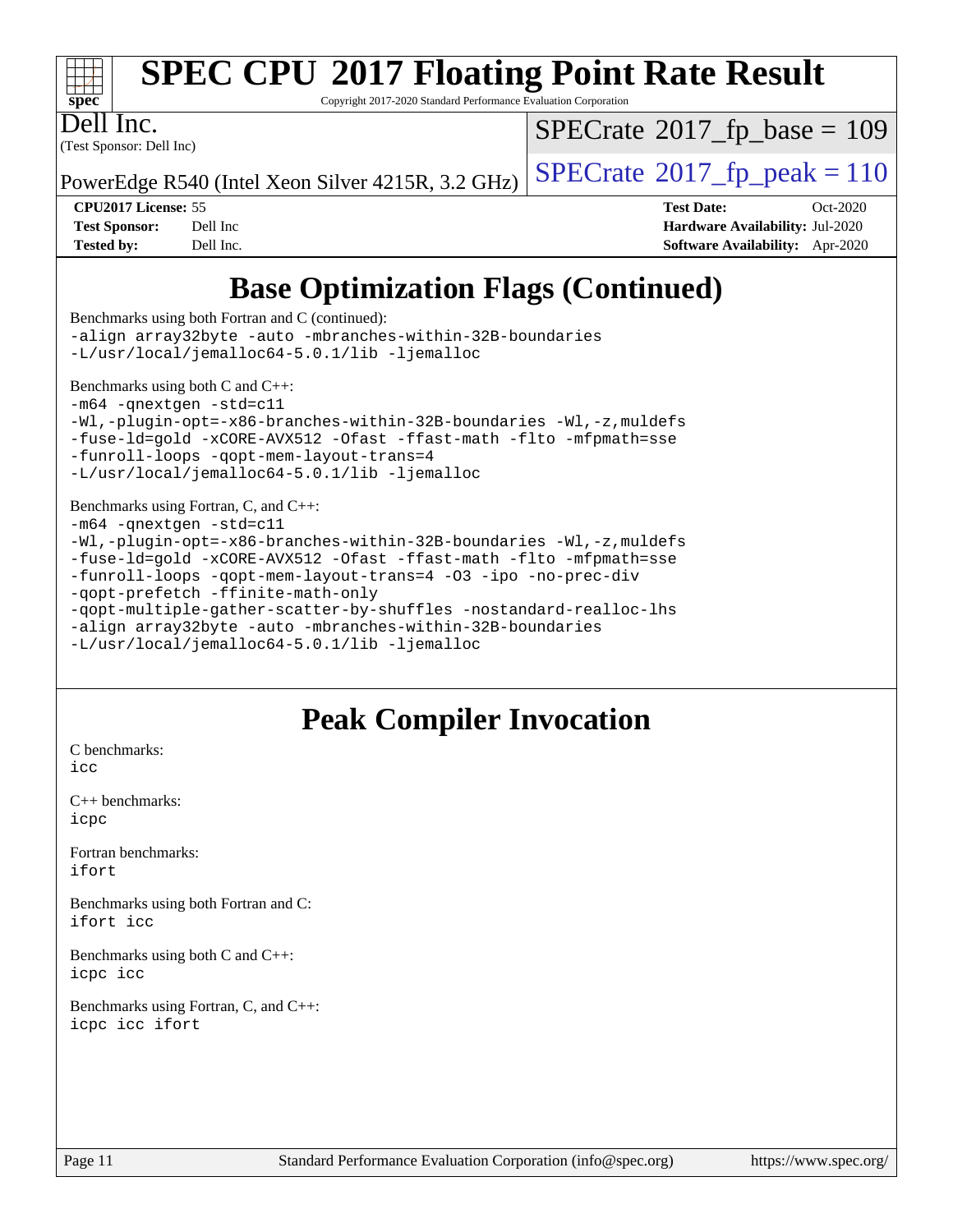| <b>SPEC CPU®2017 Floating Point Rate Result</b><br>$\frac{1}{\text{spec}^*}$          |                                               |
|---------------------------------------------------------------------------------------|-----------------------------------------------|
| Copyright 2017-2020 Standard Performance Evaluation Corporation                       |                                               |
| Dell Inc.<br>(Test Sponsor: Dell Inc)                                                 | $SPECrate^{\circledcirc}2017\_fp\_base = 109$ |
| PowerEdge R540 (Intel Xeon Silver 4215R, 3.2 GHz) $\vert$ SPECrate®2017_fp_peak = 110 |                                               |

**[CPU2017 License:](http://www.spec.org/auto/cpu2017/Docs/result-fields.html#CPU2017License)** 55 **[Test Date:](http://www.spec.org/auto/cpu2017/Docs/result-fields.html#TestDate)** Oct-2020 **[Test Sponsor:](http://www.spec.org/auto/cpu2017/Docs/result-fields.html#TestSponsor)** Dell Inc **[Hardware Availability:](http://www.spec.org/auto/cpu2017/Docs/result-fields.html#HardwareAvailability)** Jul-2020 **[Tested by:](http://www.spec.org/auto/cpu2017/Docs/result-fields.html#Testedby)** Dell Inc. **[Software Availability:](http://www.spec.org/auto/cpu2017/Docs/result-fields.html#SoftwareAvailability)** Apr-2020

### **[Peak Portability Flags](http://www.spec.org/auto/cpu2017/Docs/result-fields.html#PeakPortabilityFlags)**

Same as Base Portability Flags

## **[Peak Optimization Flags](http://www.spec.org/auto/cpu2017/Docs/result-fields.html#PeakOptimizationFlags)**

[C benchmarks](http://www.spec.org/auto/cpu2017/Docs/result-fields.html#Cbenchmarks):

519.lbm\_r: basepeak = yes

538.imagick\_r: basepeak = yes

544.nab\_r: basepeak = yes

[C++ benchmarks:](http://www.spec.org/auto/cpu2017/Docs/result-fields.html#CXXbenchmarks)

508.namd\_r: basepeak = yes

```
 510.parest_r: -m64 -qnextgen
-Wl,-plugin-opt=-x86-branches-within-32B-boundaries
-Wl,-z,muldefs -fuse-ld=gold -xCORE-AVX512 -Ofast
-ffast-math -flto -mfpmath=sse -funroll-loops
-qopt-mem-layout-trans=4 -L/usr/local/jemalloc64-5.0.1/lib
-ljemalloc
```
[Fortran benchmarks](http://www.spec.org/auto/cpu2017/Docs/result-fields.html#Fortranbenchmarks):

```
 503.bwaves_r: -m64 -Wl,-plugin-opt=-x86-branches-within-32B-boundaries
-Wl,-z,muldefs -fuse-ld=gold -xCORE-AVX512 -O3 -ipo
-no-prec-div -qopt-prefetch -ffinite-math-only
-qopt-multiple-gather-scatter-by-shuffles
-qopt-mem-layout-trans=4 -nostandard-realloc-lhs
-align array32byte -auto -mbranches-within-32B-boundaries
-L/usr/local/jemalloc64-5.0.1/lib -ljemalloc
```
549.fotonik3d\_r: basepeak = yes

554.roms\_r: Same as 503.bwaves\_r

[Benchmarks using both Fortran and C](http://www.spec.org/auto/cpu2017/Docs/result-fields.html#BenchmarksusingbothFortranandC):

```
 521.wrf_r: -prof-gen(pass 1) -prof-use(pass 2) -xCORE-AVX512 -O3
-ipo -no-prec-div -qopt-prefetch -ffinite-math-only
-qopt-multiple-gather-scatter-by-shuffles
-qopt-mem-layout-trans=4 -mbranches-within-32B-boundaries
-nostandard-realloc-lhs -align array32byte -auto
```
**(Continued on next page)**